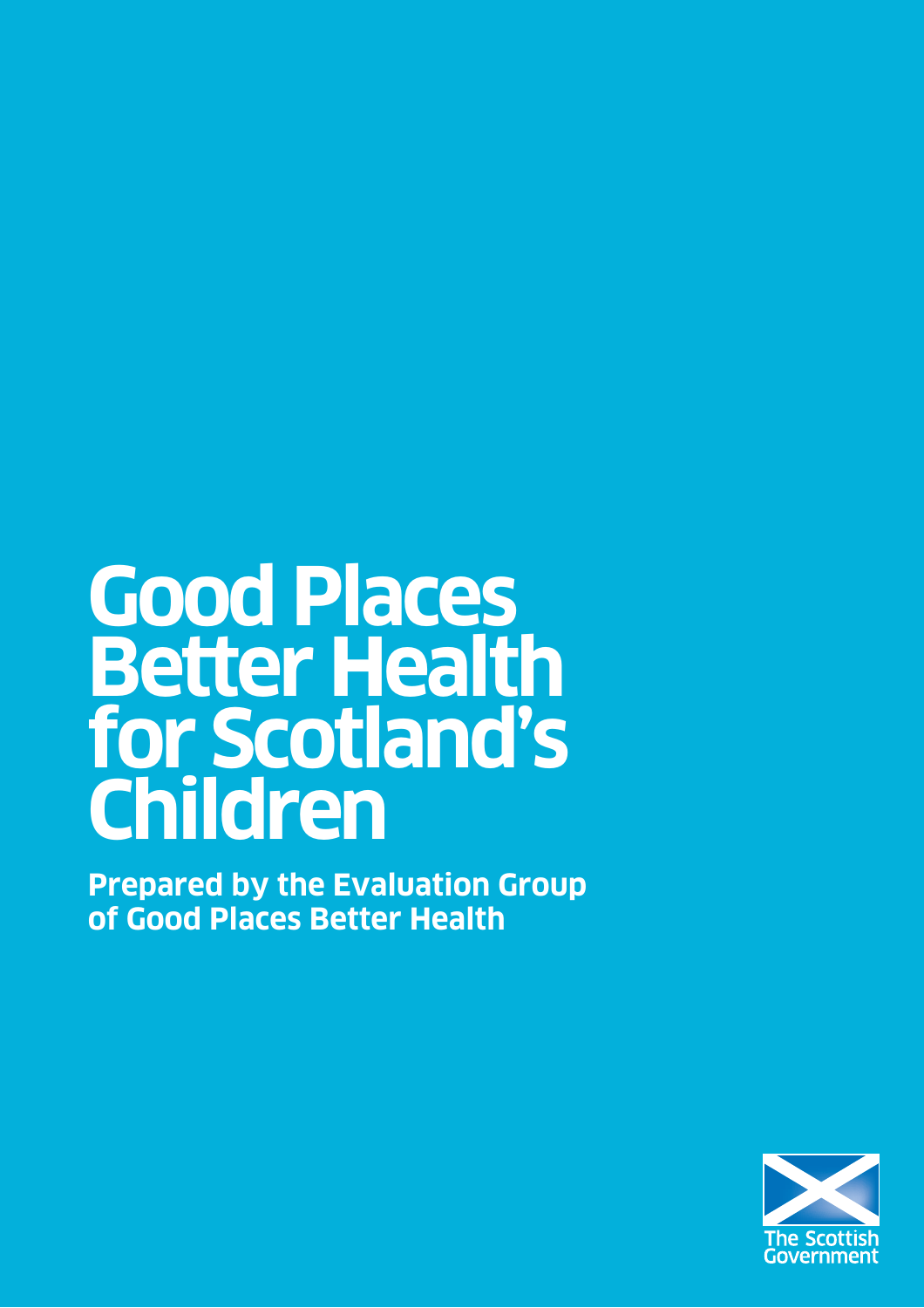Good Places Better Health (GPBH) is the Scottish Government's Strategy on health and the environment. This new approach recognises that environment has a significant impact on the health of Scotland's people and that action is required to create safe, health nurturing environments for everyone.

GPBH has just completed its prototype phase which considered the question "What is needed to deliver places that nurture good health for children?". In particular the prototype considered four health challenges facing children in Scotland: Obesity, Asthma, Unintentional Injury and Mental Health and Wellbeing.

An independent expert evaluation group has considered the above question supported by the work of an intelligence partnership who gathered a "mixed economy of evidence"<sup>1</sup> from modelling, wide stakeholder engagement and evidence review.

This report was prepared by the Evaluation Group of Good Places Better Health Project.

#### **Membership**

Lesley Wilkie, Director of Public Health and Planning, NHS Grampian (Chair)

Jacqueline Campbell, Scottish Government Anne Conrad, Scottish Environment Protection Agency Margaret Douglas, NHS Lothian and Chair of HIA Network James Fowlie, Convention of Scottish Local Authorities Fintan Hurley, Institute of Occupational Medicine John Frank, Scottish Collaboration for Public Health Research and Policy Ade Kearns, GoWell and University of Glasgow Diarmaid Lawlor, Architecture and Design Scotland Richard Mitchell, University of Glasgow Phil Mackie, Public Health Network/CPHM James Ogilvie, Forestry Commission Julie Procter, Greenspace Scotland Colin Ramsay, Health Protection Scotland Pete Rawcliffe, Scottish Natural Heritage Carol Tannahill, Glasgow Centre for Population Health Catharine Ward-Thompson, OPENspace and University of Edinburgh

#### **Professional and Technical Secretariat**

George Morris, Project Advisor to Good Places Better Health, Scottish Government Lorraine Tulloch, Policy and Strategy Manager GPBH, Scottish Government Sacha Rawlence, Researcher, SNIFFER

With thanks to the following who helped in the preparation of supporting evidence: Sheila Beck and Louise Rennick, Health Scotland Paul Sizeland and Sacha Rawlence, SNIFFER Michelle Reid, HPS Fintan Hurley, Hilary Cowie, and Stefan Reis, EDPHiS EPDHiS Case Study Teams Dr Rosemary Hiscock and Clive Sable, EDPHiS Gaynor Davenport and Campbell Millar, Scottish Government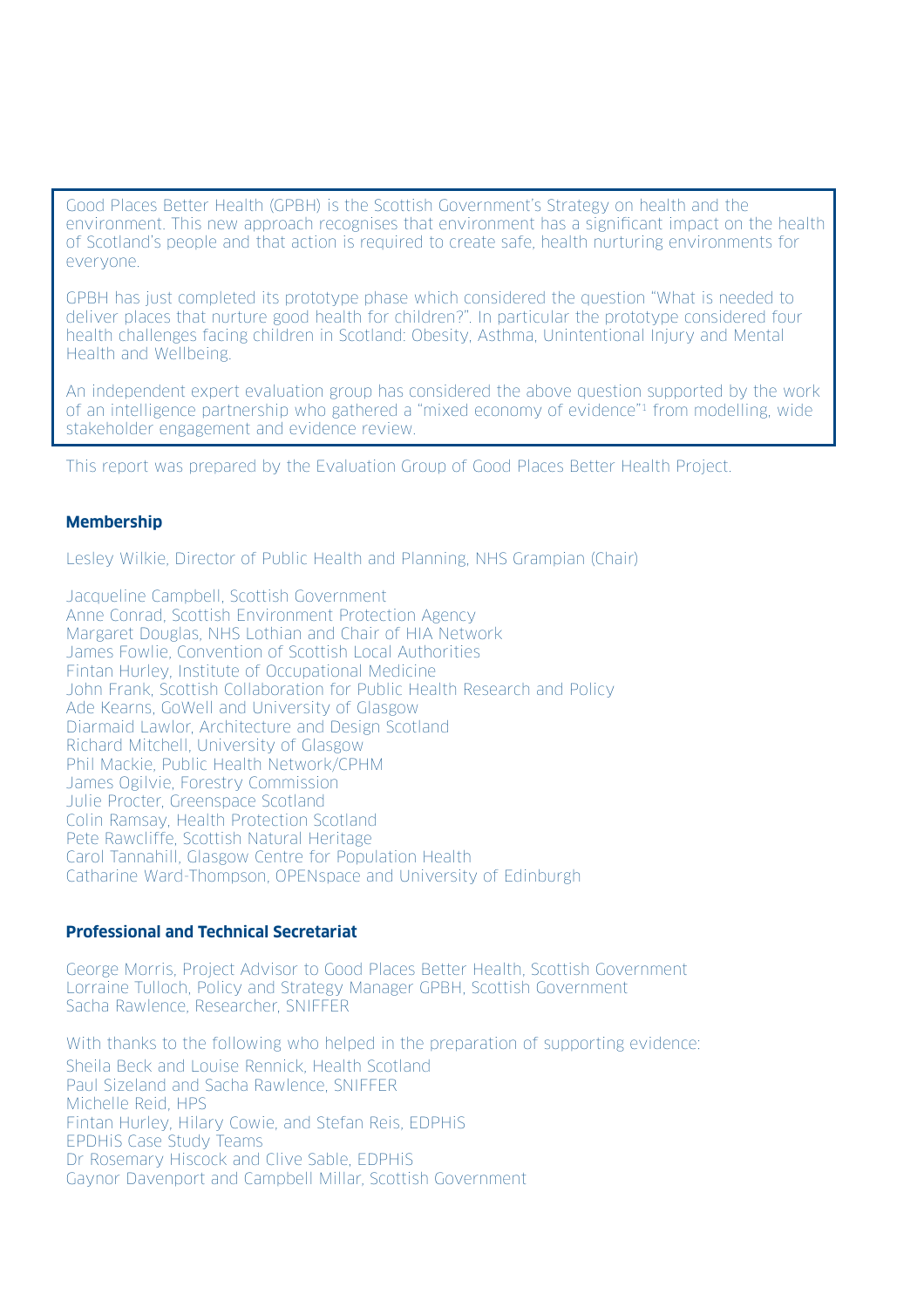# **Good Places Better Health for Scotland's Children**

**Prepared by the Evaluation Group of Good Places Better Health**

The Scottish Government, Edinburgh 2011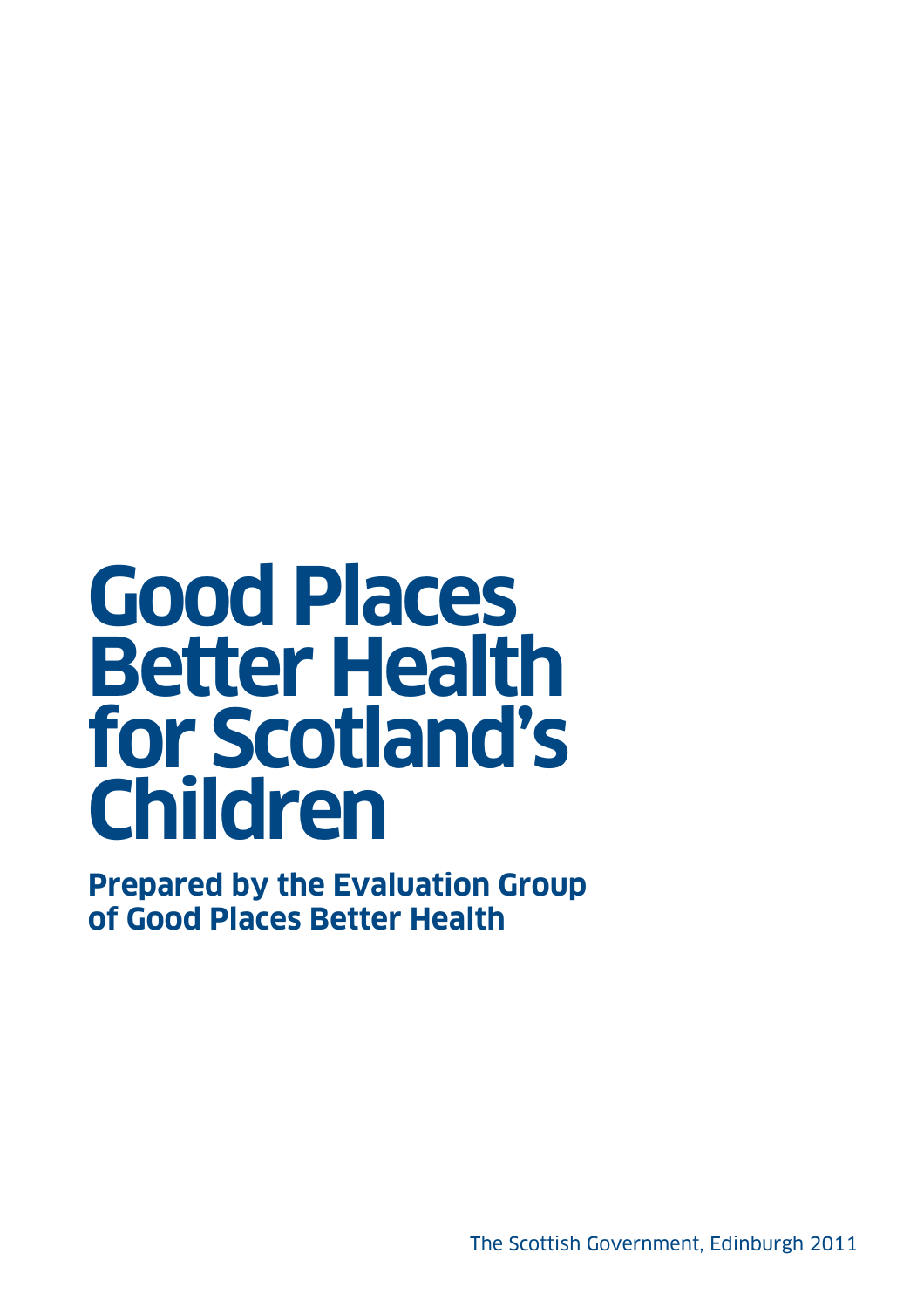© Crown copyright 2011

You may re-use this information (excluding logos and images) free of charge in any format or medium, under the terms of the Open Government Licence. To view this licence, visit **http://www.nationalarchives.gov.uk/doc/open-government-licence/**  or e-mail: **psi@nationalarchives.gsi.gov.uk**.

Where we have identified any third party copyright information you will need to obtain permission from the copyright holders concerned.

This document is also available from our website at **www.scotland.gov.uk**.

The Scottish Government St Andrew's House **Edinburgh** EH1 3DG

Produced for the Scottish Government by APS Group Scotland DPPAS12395 (12/11)

Published by the Scottish Government, December 2011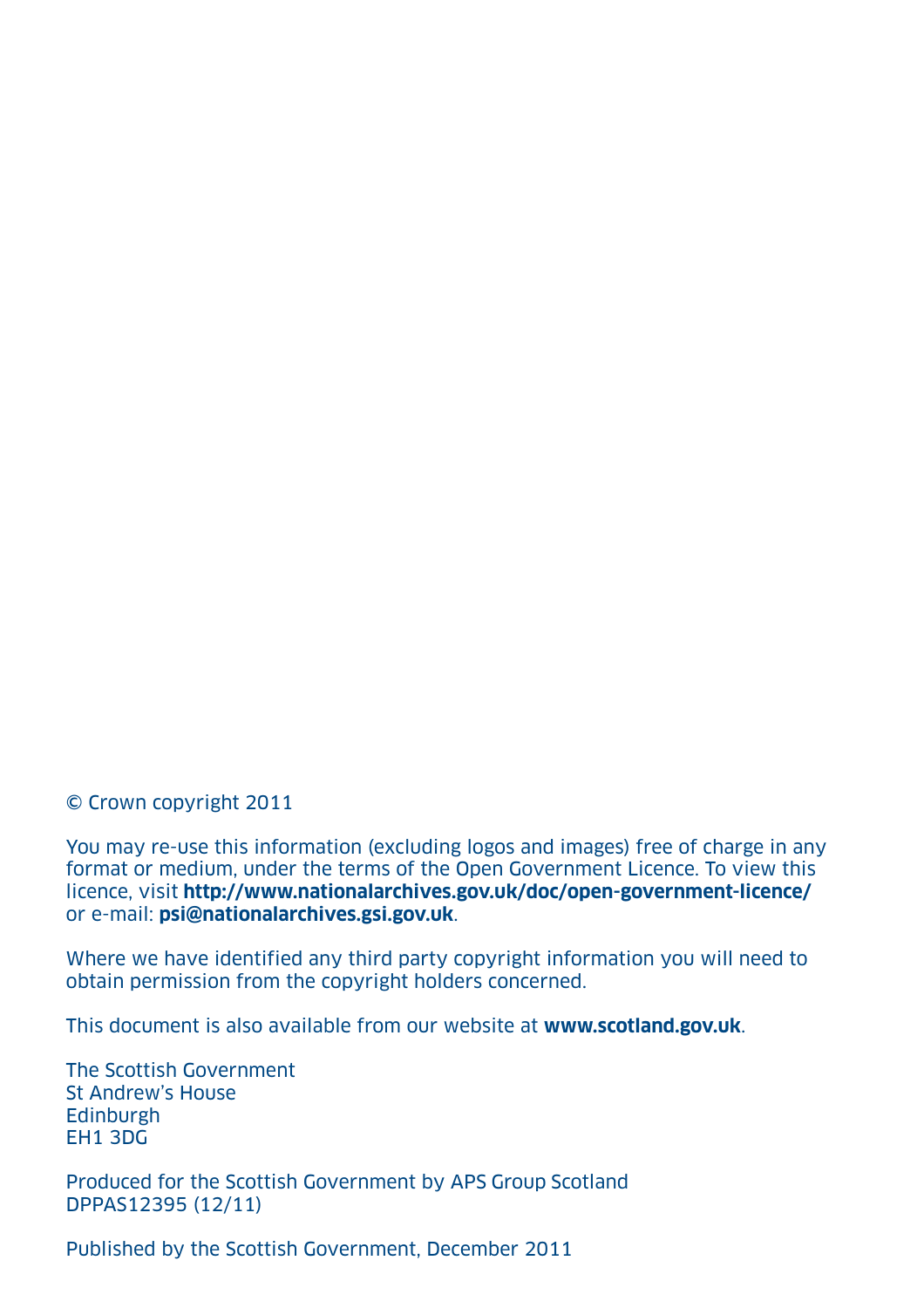# **Contents**

| 1.0  |                                                               | Introduction                                           | Page<br>$\overline{2}$ |
|------|---------------------------------------------------------------|--------------------------------------------------------|------------------------|
| 2.0  | Background on Good Places Better Health                       |                                                        | 3                      |
| 3.0  | The Four Health Challenges and the Places where Children Live |                                                        | 5                      |
| 4.0  | <b>Our Vision</b>                                             |                                                        | $\overline{7}$         |
| 5.0  | Achieving the Vision                                          |                                                        | 8                      |
| 6.0  | A Scottish Neighbourhood Quality Standard                     |                                                        | 10                     |
| 7.0  | Neighbourhoods                                                |                                                        | 12                     |
|      | 7.1                                                           | Safe, Healthy Neighbourhoods                           | 13                     |
|      | 7.2                                                           | Well Maintained and Managed Public Spaces              | 15                     |
|      | 7.3                                                           | Increased Outdoor Play and Access to the Natural World | 16                     |
|      | 7.4                                                           | Supporting Social Capital Within Communities           | 18                     |
| 8.0  | Homeplace                                                     |                                                        | 20                     |
|      | 8.1                                                           | Warm, Dry Homes for All                                | 21                     |
|      | 8.2                                                           | Generously Proportioned, Flexible and Functional Homes | 23                     |
|      | 8.3                                                           | Homes within Lifetime Communities                      | 25                     |
| 9.0  | Transport                                                     |                                                        | 26                     |
|      | 9.1                                                           | Child Friendly Active Travel and Public Transport      | 27                     |
|      | 9.2                                                           | Safe Streets                                           | 29                     |
| 10.0 | Conclusions                                                   |                                                        | 31                     |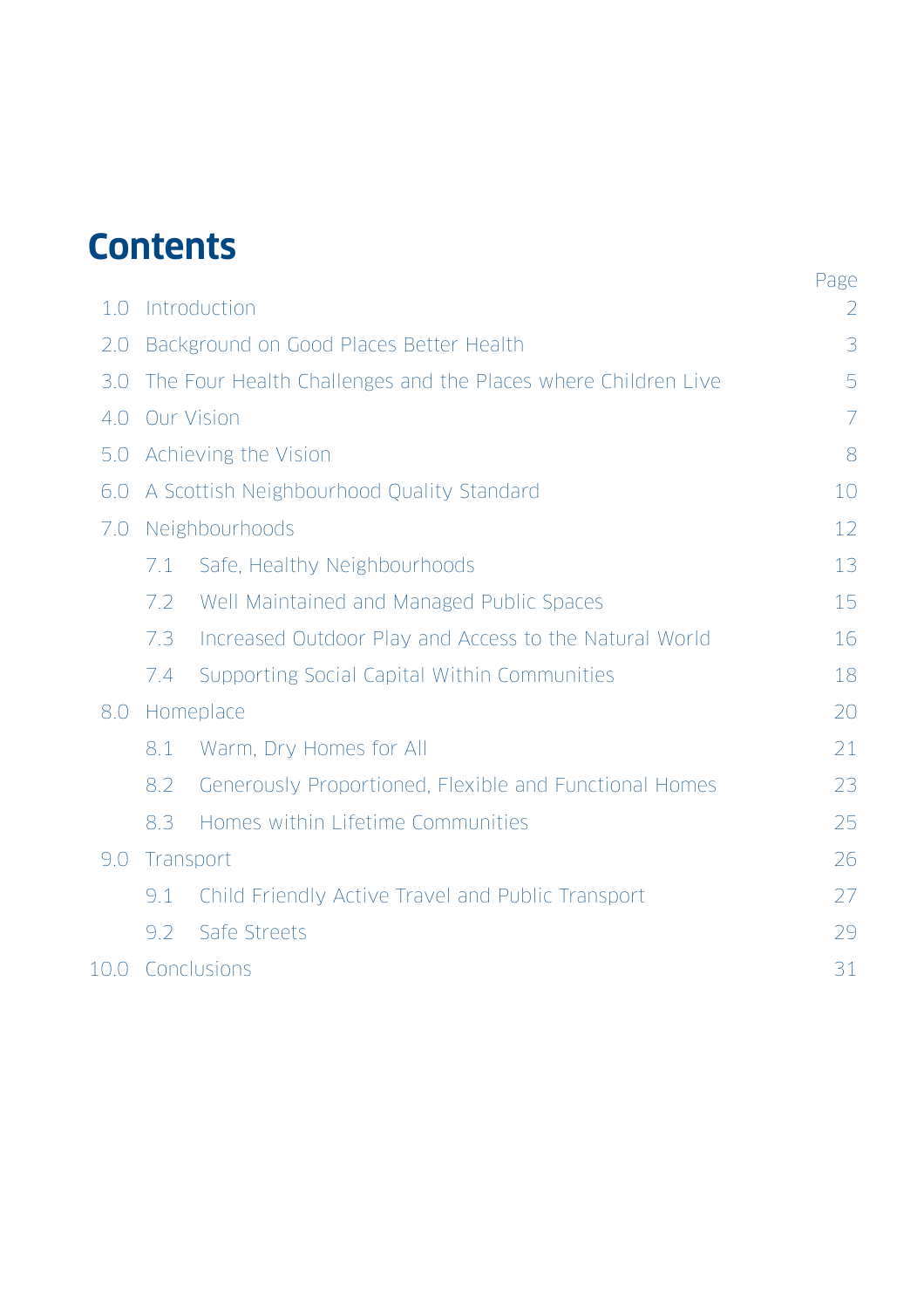## **1.0 INTRODUCTION**

The complex, inter-linking and multifaceted set of influences on health are now accepted: people's social, economic, cultural and environmental circumstances all conspire to raise or lower their chances of good or poor health. It is also useful to recognise that, in broad terms, the quality of each of these circumstances tend to be related. For example, people in adverse economic situations often also face difficult social circumstances. Place is the term frequently used to bring together the social, economic, physical, cultural, and historical characteristics of a location; place is the part of people's life circumstances which is related to where they are.

To recognise the true importance of place for public health however, it is important to see place as more than just a collective noun for the multiple characteristics of where people live and work; places shape and influence people's lives. Consider the analogy of a garden or a field: seeds planted in ground which is stony, nutrient-poor, weed-choked, lacks sunlight and water and which are ignored rather than tended will find it hard to thrive, grow weak and yield little. Seeds in fertile soil, with good light and which are well tended will thrive and yield plenty. The qualities of places can be considered in the same way (and here the importance of place for children is emphasised). Poor quality places hinder and inhibit the chances of a long, healthy and successful life. Children who grow up in adverse places are more likely to have problematic adult lives. Then, since our social, economic and housing systems tend to group similar sorts of people together in neighbourhoods, such adults contribute to reproducing adverse places through their own social, economic and behavioural problems. 'Good' places are more likely to produce healthy, happy, productive people (who, in turn, collectively reproduce good places). Place is thus the site and system by which society, economy and health gets reproduced, generation to generation.

In using the term 'place' as opposed to simply physical environment we recognise the interactions between social, economic, cultural and physical environments and can plan for each component to be a positive influence on the health of children now, and as future adults.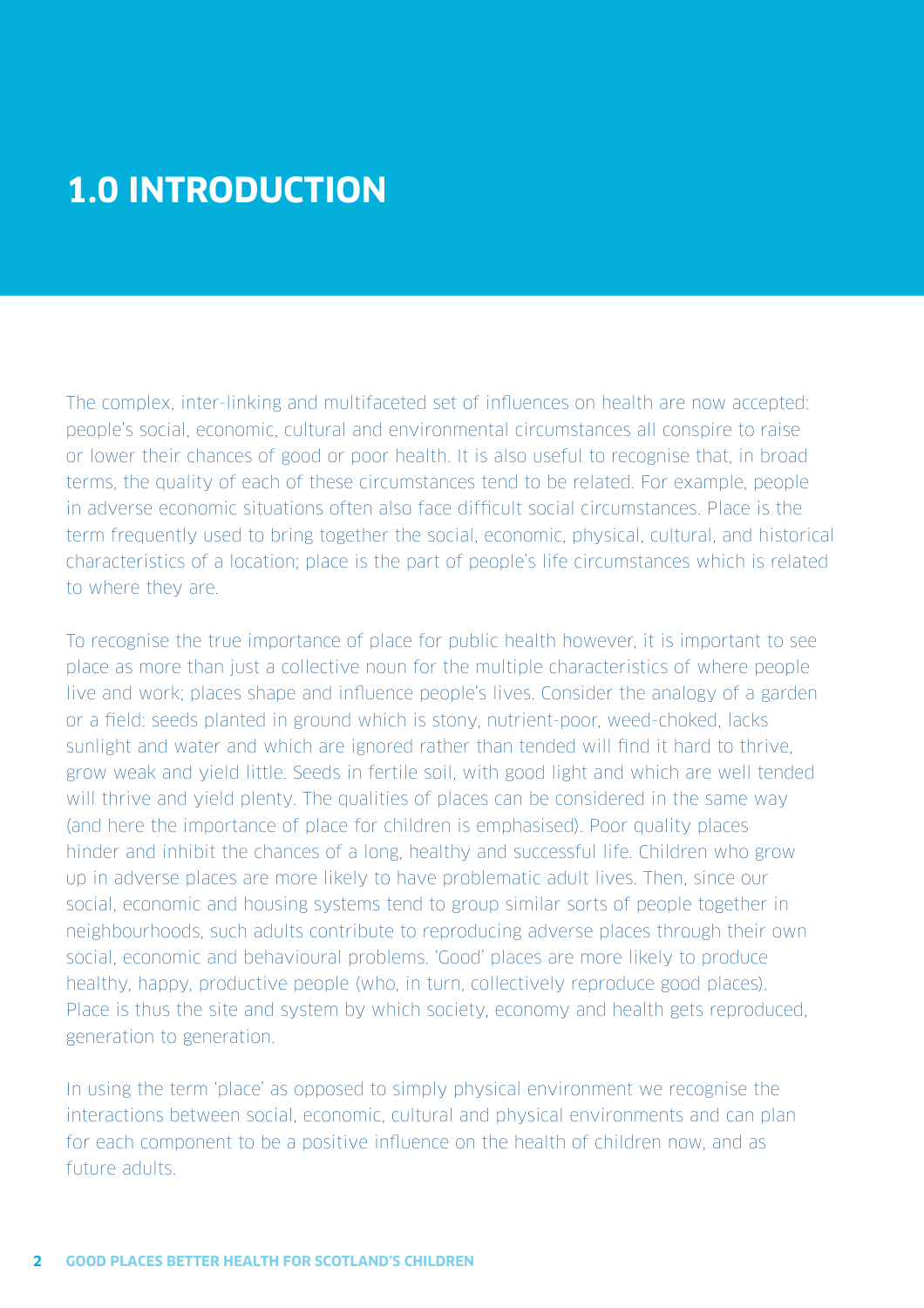### **2.0 BACKGROUND ON GOOD PLACES BETTER HEALTH**

The prototype phase of Good Places Better Health, which was embarked upon in December 2008, considered the question "What is needed to deliver places that nurture good health for children?". This work has focused on four key health challenges in Scotland: obesity; unintentional injuries; asthma; mental health and wellbeing, as they affect children aged 0-8 years.

The prototype aimed to:

- consider, plan and deliver new and more effective ways of considering place and health, in order to identify what is needed to create places that nurture health and wellbeing and reduce health inequalities
- identify the characteristics of place which will nurture healthy childhood weight and positive mental health and wellbeing in childhood and reduce asthma and levels of unintentional injuries in children

#### **Specifically, to:**

- improve our understanding of complexities of the relationship between place and health
- map transparently, the relationships between environment and health determinants
- **•** improve collation, interpretation and sharing of evidence
- **•** translate this improved knowledge into policy and actions
- work to apply new policy and actions locally and nationally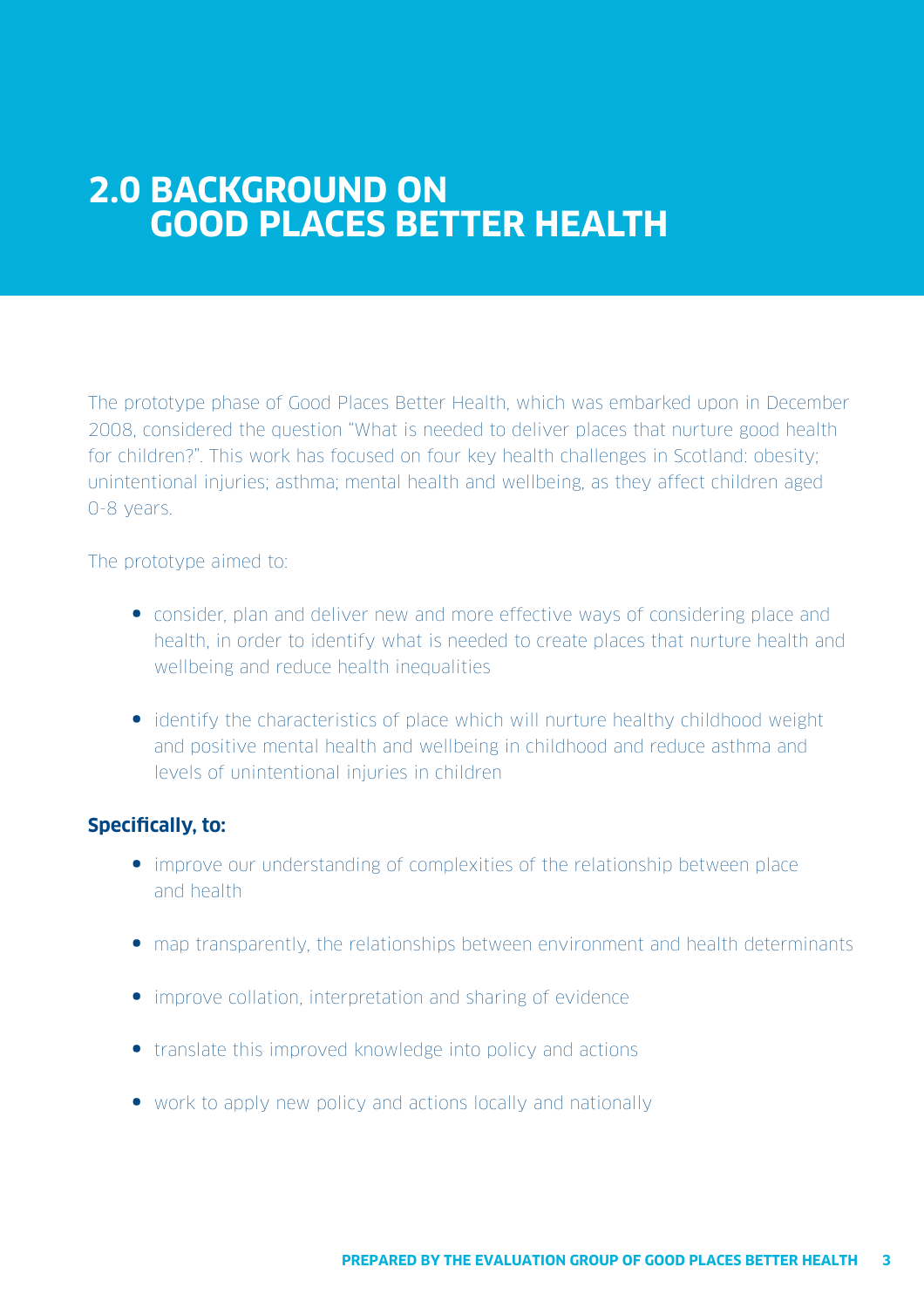Since Good Places Better Health is a policy response to a complex new environmental health paradigm it was considering a much wider spectrum of evidence from a wide constituency of professions and sectors. Borrowing terminology first coined by Petticrew et al<sup>1</sup> the term "mixed economy of evidence" is used to represent the breadth and diversity of the relevant evidence sources. GPBH has explicitly set out to exploit this mixed economy in reaching its decisions.

The first stage involved the production of four Evidence Assessments on obesity; unintentional injuries; asthma; mental health and wellbeing. These are important products of the GPBH prototype phase as they report the intelligence that exists for the relationship between place and each health outcome.<sup>2, 3, 4, 5</sup>

In order to arrive at the recommendations, various short life working documents were produced including cross cutting reports on three key themes that were emerging from the evidence: housing, neighbourhoods and transport,<sup>6, 7, 8</sup> and an evidence review of place and health.<sup>9</sup> The Evaluation Group considered all these sources together with the Evidence Assessments and their own expert opinion in coming to the conclusions contained within the final output.

'Recommendations' are based on the evidence that was gathered during the prototype phase of Good Places Better Health. This report aims to identify what is needed to deliver places that nurture good health for children. Therefore whilst we aim to outline action to deliver the type of places that can positively influence health, it is action defined within the context of children's needs and there may be tensions with the needs of other population groups. However, there are also some recommendations to address the needs of adults or older children within the report. These are included primarily on the basis of the positive consequential benefit they will bring to children aged 0-8.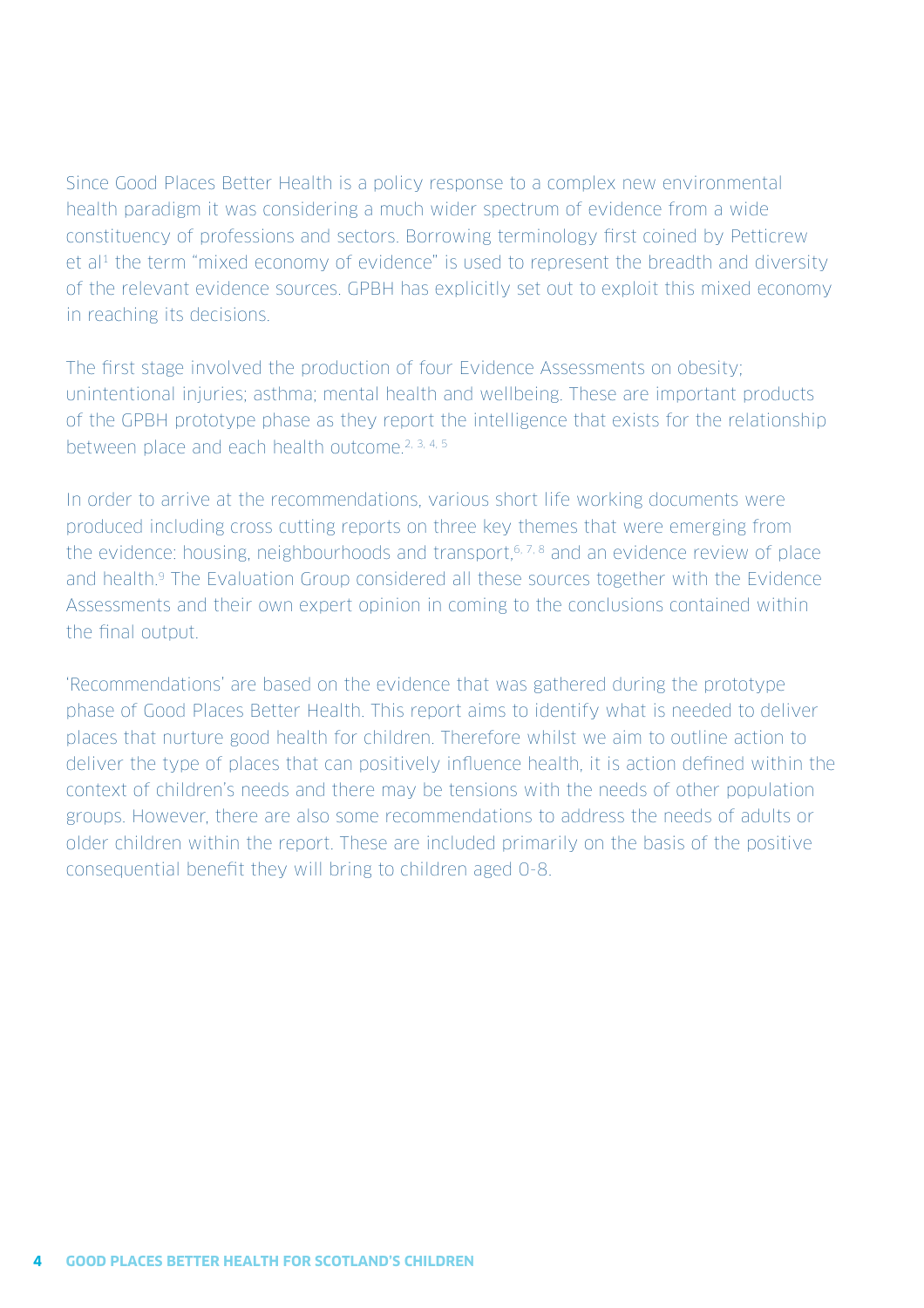### **3.0 THE FOUR HEALTH CHALLENGES AND THE PLACES WHERE CHILDREN LIVE**

Children interact with places in different locations, such as home, nursery/school and neighbourhood that may also be considered at many different spatial scales. The frequency and type of interaction will be mediated by parents/carers. The Evaluation Group considered three particular aspects of place that were of most relevance to children: Homes, Neighbourhoods and Transport. This report will explore these themes in detail.

In considering these themes there are some common needs that have been identified through the different strands of the Good Places Better Health intelligence as crucial for tackling the health challenges of obesity, asthma, unintentional injuries and mental health and wellbeing. We know that all places in which children spend time, including homes, nurseries, schools and outdoor neighbourhoods, need to:

- support good parenting and encourage children to develop cognitively and socially throughout their childhood
- support and encourage physical activity such as active leisure and active play
- have appealing safe and appropriate places to sleep
- have appealing, safe and appropriate places to learn
- have space for quiet, passive, imaginative play
- be places which enable and support social interaction of children and parents
- offer places to escape and reflect
- have environments which limit risk of exposure to pollutants, infections and allergens including environmental tobacco smoke, mould, and house mites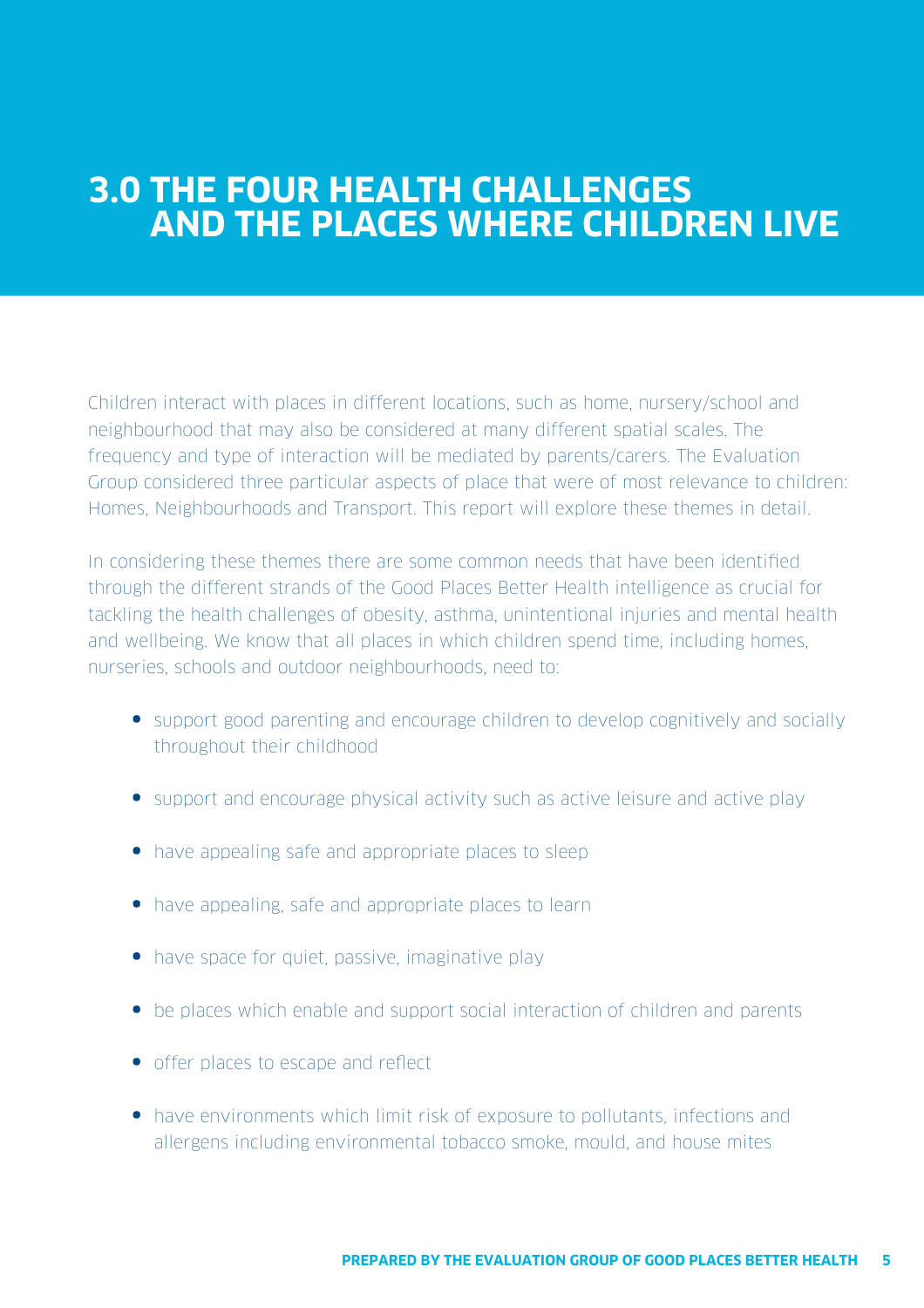- **.** limit risk of exposure to hot fluids and hot surfaces
- limit risk of road traffic injury
- provide safe access and transport connections
- provide and encourage healthy food choices
- support and enable infant breast feeding
- limit access to unbalanced foods and drinks

However the needs of children change dramatically as they grow and develop. In the lists above, the term "appropriate" aims to capture the idea of appropriateness to the stage of the child's development – this is dependent on the child's age and function. In interpreting the term "appropriate" we would encourage professionals to consider the need to balance the ability to take risks with the need for safety and that in order to produce resilient children we need opportunities for children to learn through experience of appropriately challenging environments. It is important that children are safe but this should not be to the exclusion of the ability to experience life and take risks.

We would therefore support a risk-benefit approach to children's play as outlined by Lord Young in his 2011 report Common Sense, Common Safety<sup>10</sup> where potential positive impacts are weighed against potential risk.

It is also important to note that there is further depth of evidence about the relationship between place and health contained within each Good Places Better Health Evidence Assessment. There are particular issues where place is a small part of a much larger solution and the most important measures to tackle the health outcome lie elsewhere. For example, in relation to the obesity health outcome, the Evidence Assessments found that issues relating to diet were most important for children. For full detail of the recommendations for each health endpoint please refer to the relevant Evidence Assessment available on the Scottish Government Website.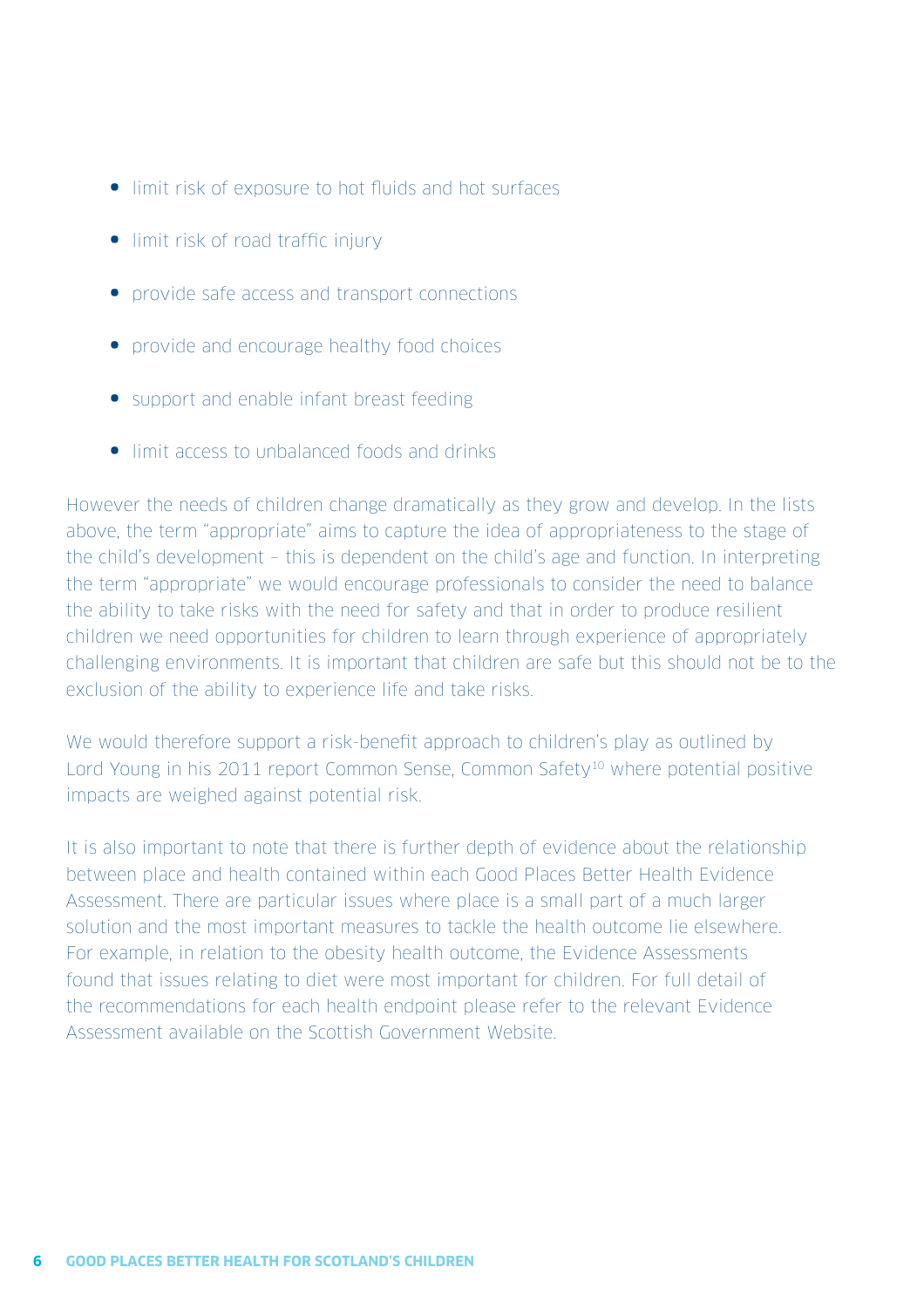# **4.0 OUR VISION**

#### **A Scotland where**

Homes are warm and dry with good quality space for children to play indoors and outdoors.

Children play, explore and relax outdoors in streets, parks, green places, open spaces and have contact with nature in their everyday lives.

The presence of children outdoors is welcomed, supported and valued by parents and the wider community.

Neighbourhoods are well maintained, safe, appealing, support healthy food choices and have a strong sense of community.

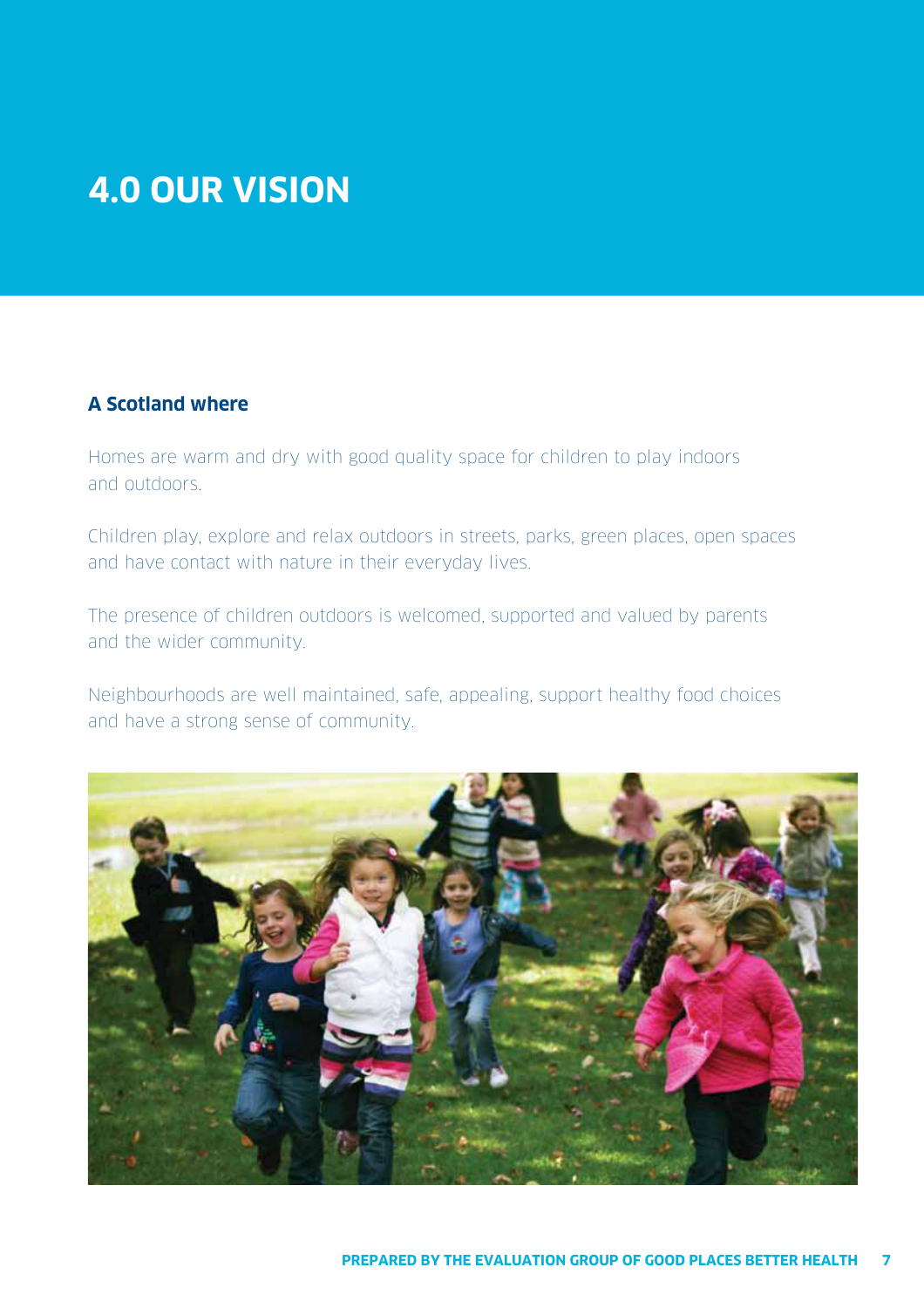## **5.0 ACHIEVING THE VISION**

In order for everyone to work together to create healthier places there must be an understanding of the key physical elements of these places and also who must work together and how, in efforts to achieve them. In addition to policy, investment and local empowerment are important targets for action. It will be important to enable joint accountability and secure shared input and responsibility in these areas to ensure progress. There needs, simultaneously, to be a top down and bottom up approach to achieving places which nurture good health for children. Scottish Government recognises the return yielded from early years interventions both financially and socially.

To achieve the change needed, all decision makers – national and local – should use the vision and recommendations within this report to identify ways to achieve change through the following mechanisms:

- Bend the Spend identify how to bend existing programmes and policies to encompass the creation of healthy places for children
- Provide the Policies create new and direct programme and policy interventions where needed
- Consider the Consequences identify and amend policies which have unintended consequences that counteract the content of this report
- Build the Capacity to ensure local communities and the public sector work together for effective change. This could often be achieved by simply giving permission for something to happen and supporting initiatives.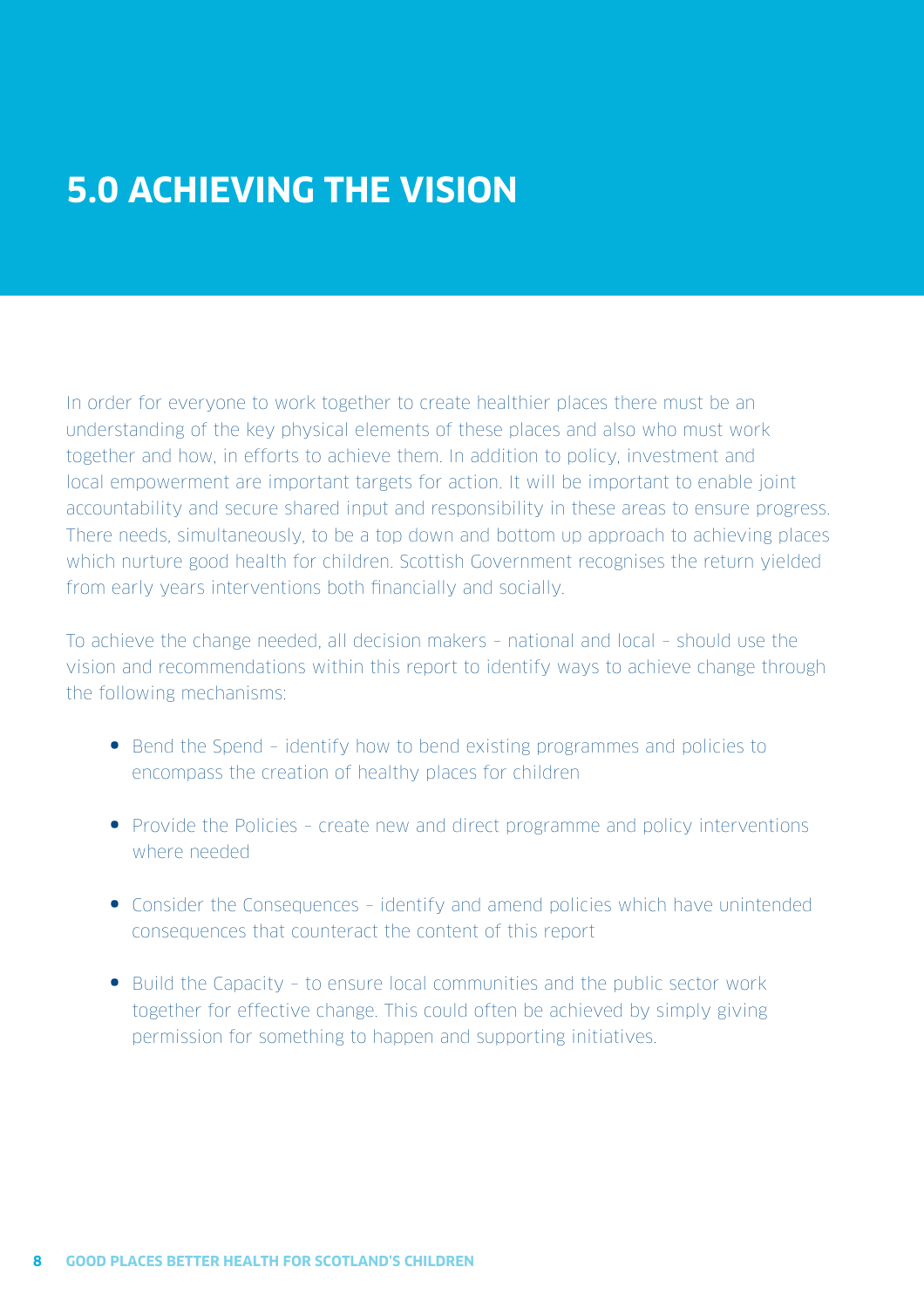The Christie Commission has recently published its views on the future delivery of public services and has highlighted the importance of building public services around people and communities, working together effectively, prioritising prevention and early intervention.<sup>11</sup> Adoption of such practice and principles around place and health could achieve the types of healthy places needed for Scotland's children.

There must be true engagement with communities to discover what they need and like about the places where they live and then respond and find ways to deliver on those issues. There is a need to understand what capacity already exists within local communities and how this can be used to improve the local areas. There should be less emphasis on redistribution and more on community development and poverty reduction.<sup>12</sup> For example, the change in employment dynamics within parts of the country has left a plethora of unused buildings with available space. This potential space needs to be released to those with the skills, desire and revenue to turn them into community assets. This approach has been illustrated by the 'Senses of Place' project, which considered distributing learning across whole towns, rather than restricting it to school buildings.<sup>13</sup>

We recognise within this document the interrelating parts of places and the need for vision and actions that simultaneously exert a positive influence on not just physical environment but on culture and outlooks and individual choices. None of these can be dealt with in isolation but it is a whole, rounded package of measures that need to be achieved to deliver the change we wish to see.

In order to achieve success and to make a difference to the lives of children in Scotland we need to take both a top down and bottom up approach to achieving change. This report will set out the priority issues and activities that are needed to create health nurturing places and will indicate the fundamental aspects of place that need to exist. It is then important to weave into this what communities need and like.

We would encourage all professions and interested parties involved in 'placemaking', health, children's services and community work to share our vision and use our recommendations along with their own ideas to deliver healthier places for the children of Scotland to grow up in. It is only in people taking true ownership of a shared vision that we can achieve the change we need to see in Scotland.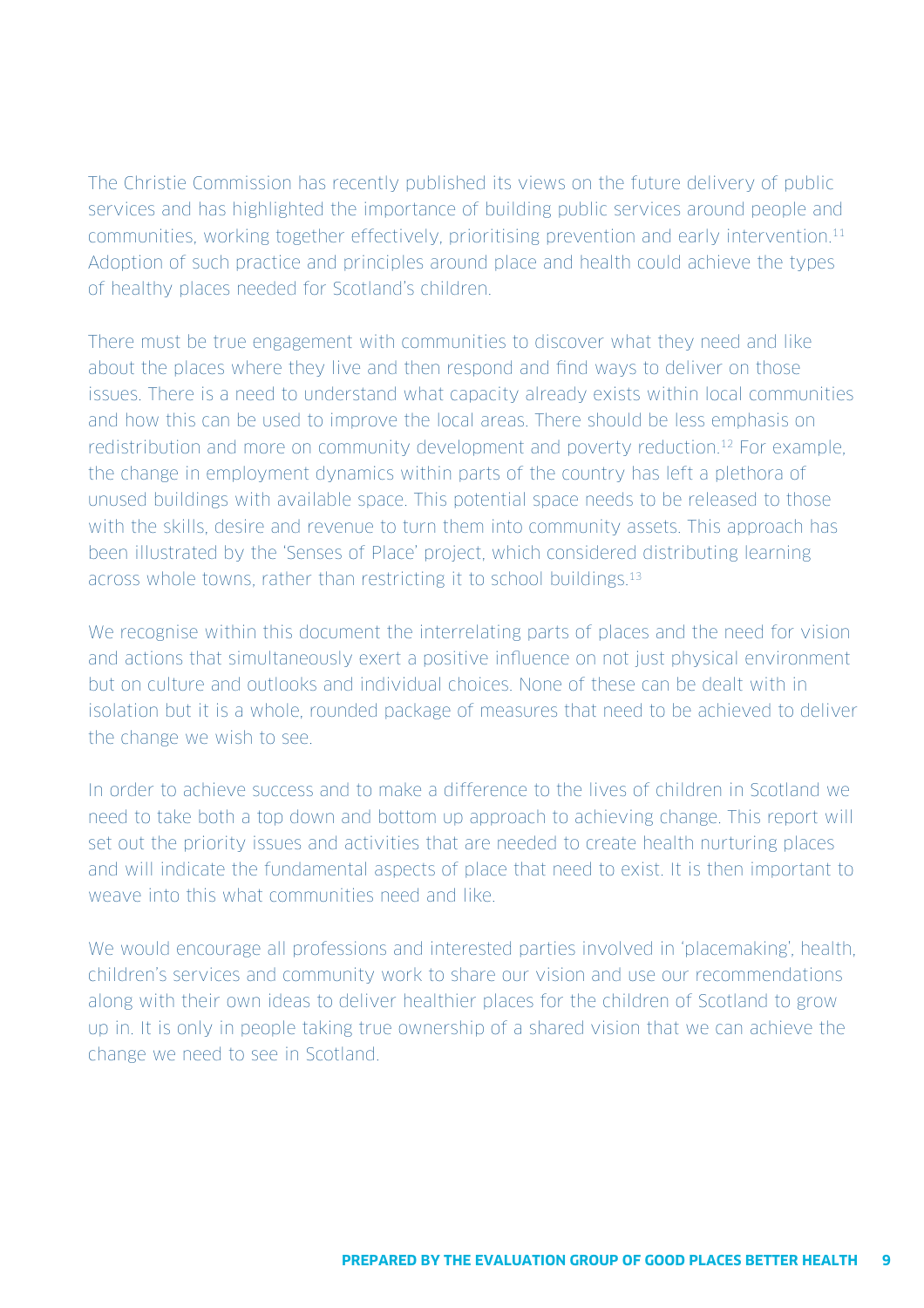### **6.0 A SCOTTISH NEIGHBOURHOOD QUALITY STANDARD**

The urgent need to take action forms the basis for the first recommendation of this report which is a proposed means to deliver improvements in neighbourhoods.

In the quest to provide better places for children it is imperative to give local neighbourhoods themselves, as well as public sector and third sector organisations working at a local level, the tools to create better places for health.

A few years ago the Chartered Institute of Housing called for a Community Environment Standard for Scotland.14 At that time there was a lot of work ongoing around a Housing Quality Standard and the appetite for another standard was low. However, this topic is now worth revisiting. We would recommend a "Scottish Neighbourhood Quality Standard" as a means of enabling the implementation of neighbourhood asset development.

A national standard would set out the fundamental attributes of neighbourhood quality that support healthy children, as identified in this report. This would enable communities, local authorities or third sector organisations to identify opportunities to improve the assets available within particular neighbourhoods. The national standard would encompass all the important aspects of neighbourhood quality that are included within this report whilst incorporating enough flexibility to include local issues. There are different ways of operationalising such an idea ranging from a mandatory standard, through a rating system and monitoring, to guidance and best practice.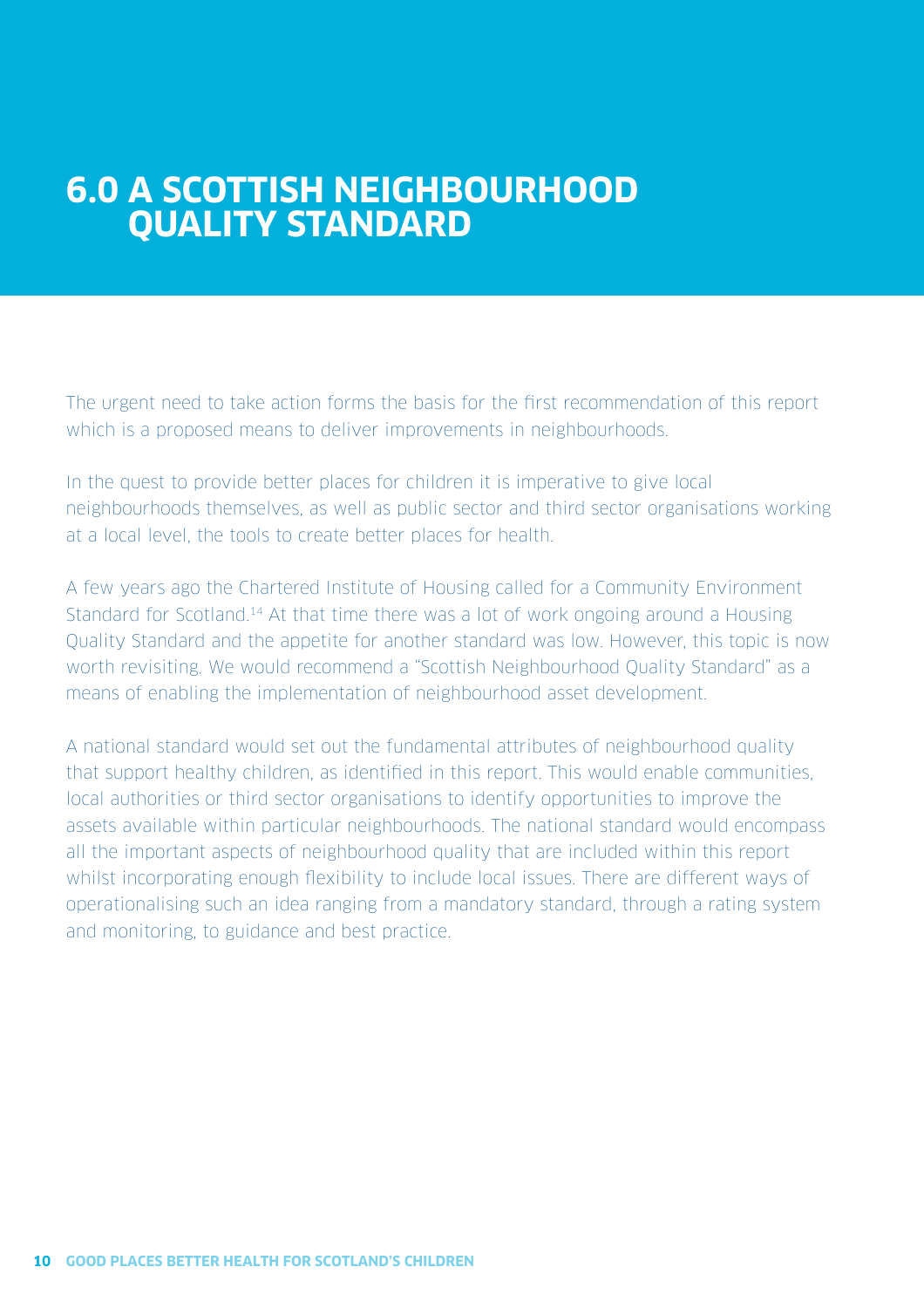#### **Recommendation**

We wish to see a Scotland where a **Scottish Neighbourhood Quality Standard is used as a standard for neighbourhood asset development**.

The standard would be developed nationally with relevant partners and then used in a number of localities during an initial test period prior to finalisation and national availability. The content of the standard should be regularly updated to reflect current evidence in this area:

The standard would encompass the recommendations within this report and cover the following issues:

- housing
- greenspace provision and quality
- outdoor space for play
- opportunities for contact with nature
- presence of children outdoors
- local amenities
- community safety
- social capital within a community
- quality, maintenance and cleanliness of streets and public spaces
- community facilities
- transport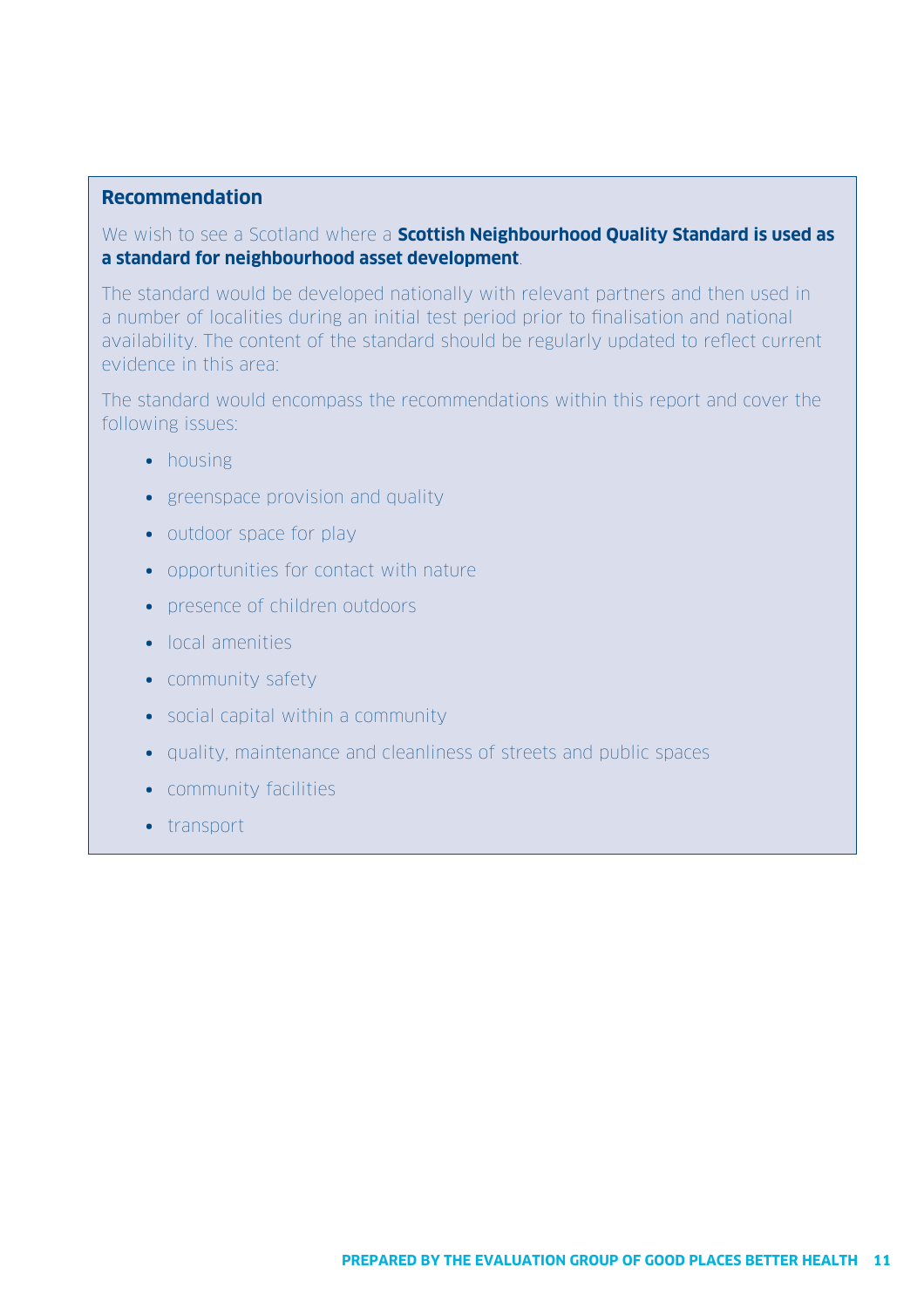# **7.0 NEIGHBOURHOODS <sup>15</sup>**

The neighbourhoods where children live are likely to offer the earliest outdoor interactions children will have with the physical and social environment of the wider world. It is important that neighbourhoods provide opportunities for children and their parents to interact with the world around them in a positive way. We would urge action to ensure children spend much more of their daily lives outside. In seeking to shift the balance of time children spend indoors and outdoors, to enable a significant increase in time outdoors, it will be imperative to ensure that neighbourhoods are welcoming, suitable and provide opportunity to be outdoors. We must also enable a culture change to ensure adults support and welcome the presence of children outdoors.

A healthy, sustainable place will not deliver in terms of the four childhood health outcomes unless it embodies the following characteristics<sup>7</sup>:

- access to appealing places to play and be active and be socially interactive
- access to places that challenge children, build resilience and allow risk taking
- has good air, soil and water quality
- consistent with the development and maintenance of a healthy diet
- safe and easy access (by walking and cycling) to local amenities including schools, nurseries, play areas, greenspace, shops and leisure facilities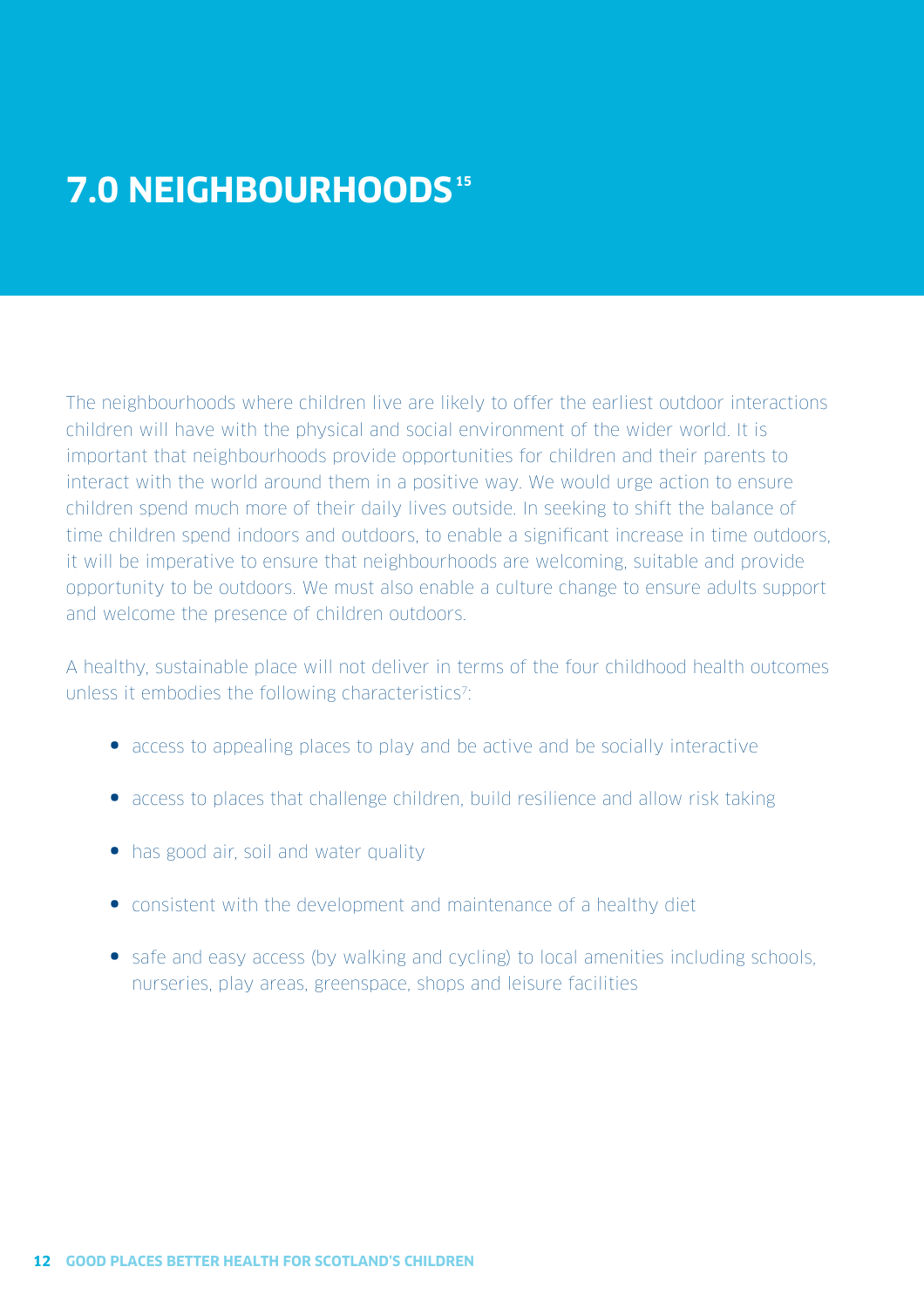## **7.1 SAFE, HEALTHY NEIGHBOURHOODS**

The perception of safety is a very personal issue that can be influenced by an individual's own experience, the history and culture of an area and its physical attributes. However this perception of safety can have a major influence on how people use their local area to exercise, to travel through and whether they allow their children to play outside.

More greenery and less litter is associated with lower levels of obesity and feeling satisfied with the area but disadvantaged areas tend to have more litter, fly tipping and, being of higher density, any available facilities are used more frequently and thus are likely to require more attention.9, 16

Action needs to be taken to tackle neighbourhood safety to create neighbourhoods that are both safe and perceived to be safe.<sup>9</sup>

There is evidence to suggest that home zones in London have increased children's outdoor play, because they have changed parents' perceptions of safety and "their views about what is acceptable parenting behaviour - in other words the local cultural norms about letting children out to play".17 Evidence from Scotland presents a rather mixed picture of home zones with only limited evidence that the schemes have resulted in increased community use of outdoor space.<sup>18</sup>

There has been recent identification (and criticism) of the current excessive protection of children from perceived risks, including the risks from strangers and risks in playgrounds.19, 20 These issues need to be tackled and a more balanced approach to risk taken by families and professionals.

Neighbourhoods could also play a part in influencing our dietary choices if we were able to increase access to healthy food, limit access to unhealthy food, maximise opportunity for food production and increase community links to food. Opportunities to encourage and support breast feeding within neighbourhood settings must also be sought.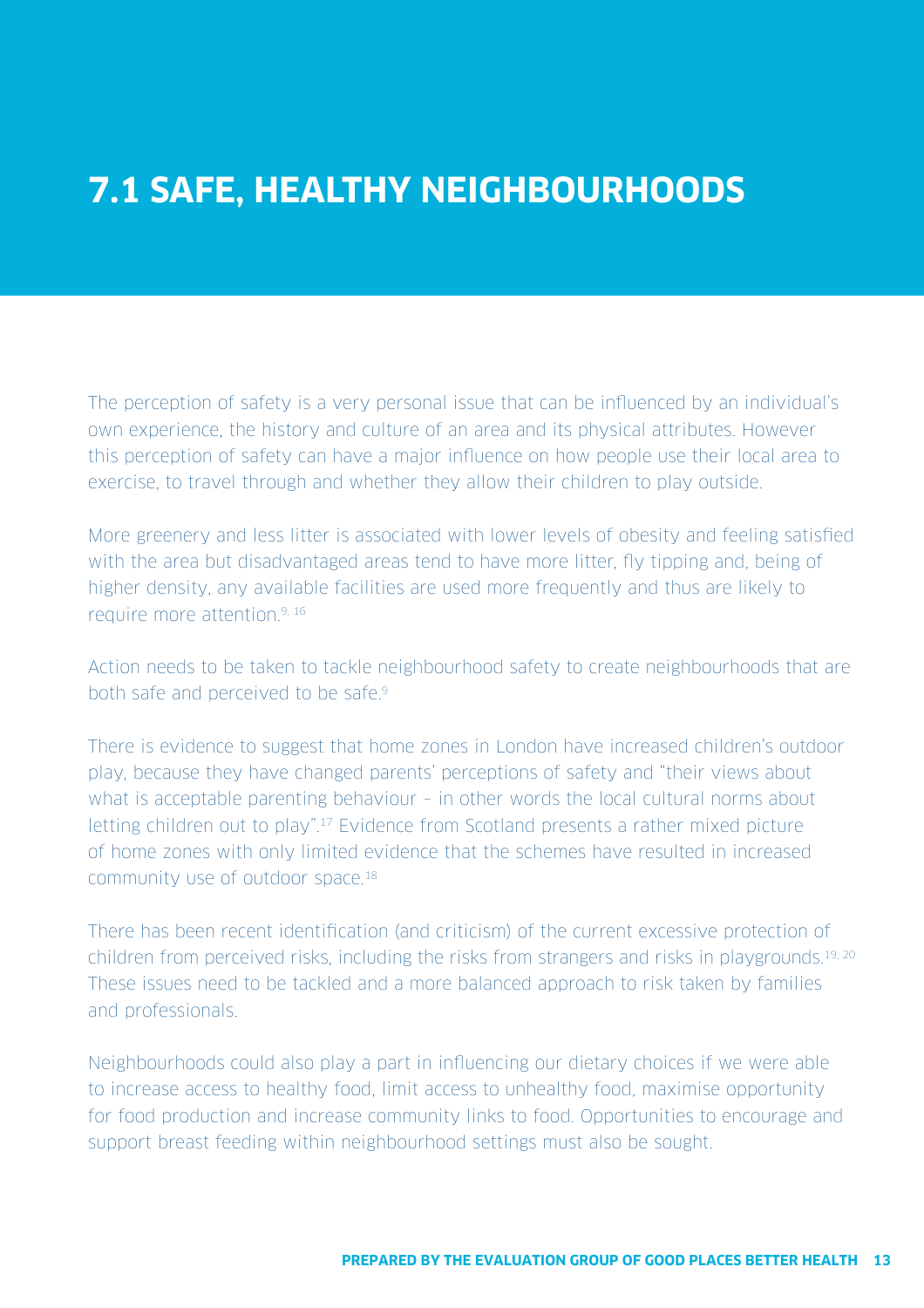#### **Recommendation**

We wish to see a Scotland where neighbourhoods are **safe, appealing, support a healthy diet and have outdoor spaces that are well used, valued and respected**.

Activities consistent with this vision would be:

- national and local support and encouragement for activities that use the local outdoor environment
- neighbourhoods are walkable and design, maintenance and regeneration prioritises pedestrians and cyclists
- connected neighbourhoods where people are able to access facilities and amenities by walking and cycling
- the promotion, support and implementation of the measures and principles within "Designing Streets" in existing and new neighbourhoods
- greater use of Health Impact Assessment in decision making that shapes or influences neighbourhoods
- measures to improve the rate of redevelopment of derelict land
- the creation and promotion of opportunities for temporary use of stalled spaces, where it is of benefit to communities, for uses such as community gardens and community growing schemes
- investment in enforcement and education around issues of incivilities such as litter, dog fouling, vandalism and graffiti
- the provision of spaces suitable for all age groups, including teenagers
- providing further support to the concept of Home Zones to identify ways of using them to increase children's outdoor play
- communities empowered in the management and use of outdoor areas
- promotion of breastfeeding through the provision of improved facilities
- limit access to calorie dense snacks through the removal of vending machines from public buildings
- identification of mechanisms to limit the number of fast food outlets in neighbourhoods
- encourage and support food co-operatives, allotments and community gardens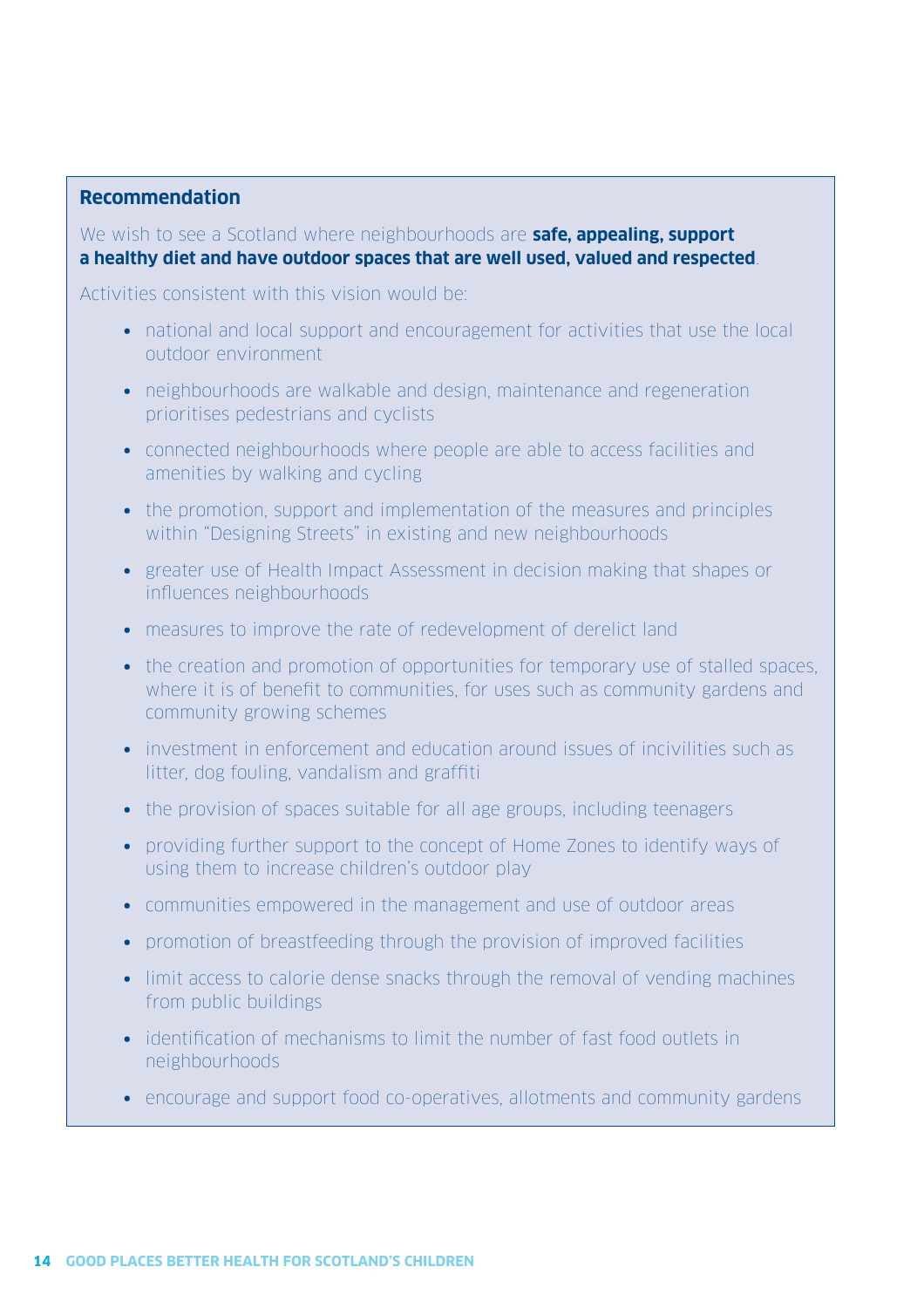### **7.2 WELL MAINTAINED AND MANAGED PUBLIC SPACES**

Public spaces within neighbourhoods are important to the development of social connections within a community. However there is currently too much focus on capital investment rather than ongoing maintenance for such areas. This means that a lot of these spaces fall into disrepair or become run down, thus impacting on the perception of community safety and how people feel about the places where they live.

Upkeep in disadvantaged areas is often lower than elsewhere. Children are more likely to be residents of these areas and they have been found to be some of the neighbourhood's 'fiercest critics' of lack of upkeep.<sup>9</sup>

#### **Recommendation**

We wish to see a Scotland where **public spaces are well maintained and managed**.

Activities consistent with this vision would be

• Scottish Government, Local Authorities and Community Planning Partnerships working together to identify mechanisms to support the on going maintenance costs of public areas including civic open spaces, greenspaces, playing fields, streets, shopping and leisure areas.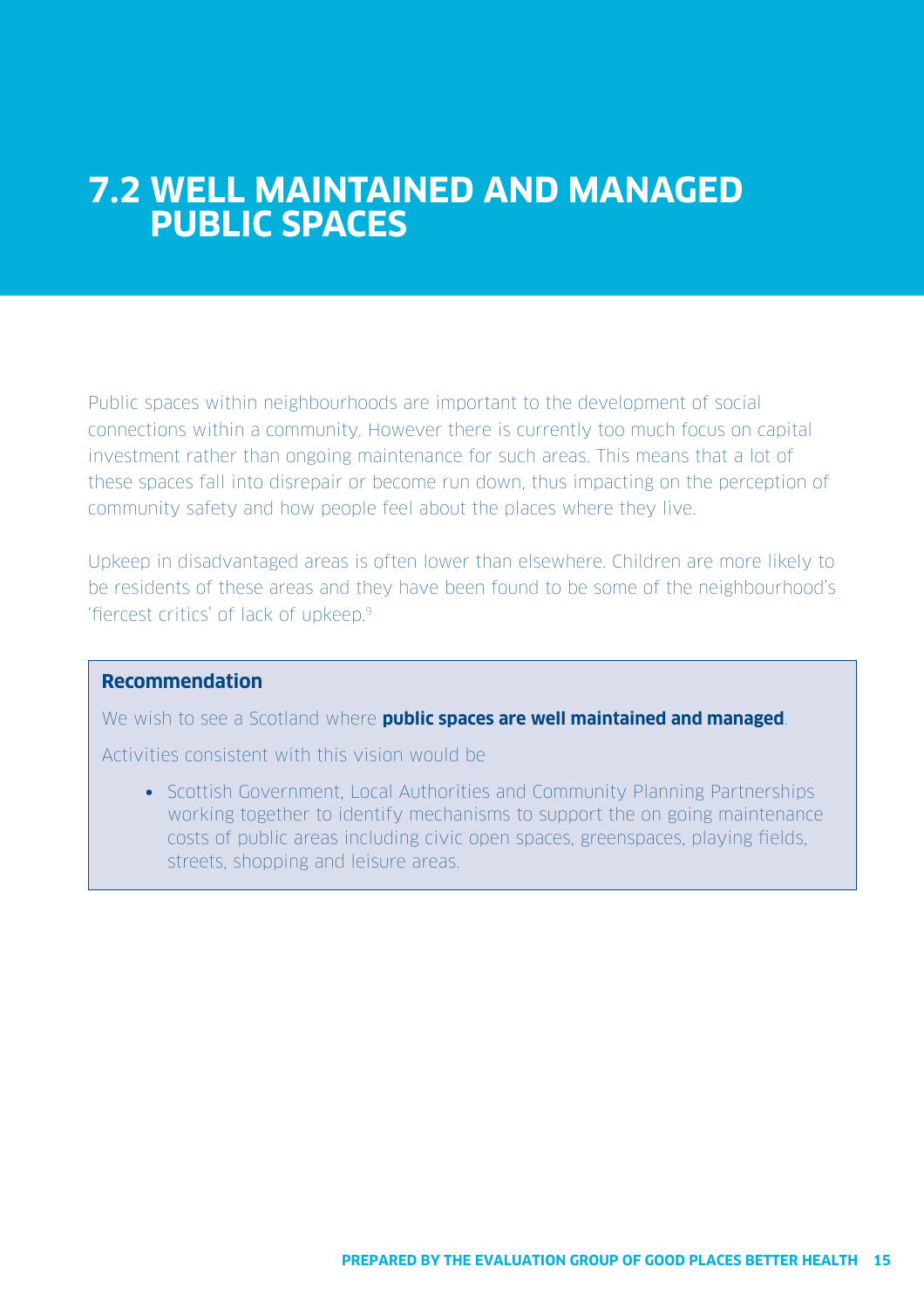### **7.3 INCREASED OUTDOOR PLAY AND ACCESS TO THE NATURAL WORLD**

There is now strong evidence to demonstrate that access to green, natural or semi-natural outdoor spaces is a significant dimension of good health. This is because it is associated with increased levels of physical activity as well as stress relief and enhanced mental wellbeing.<sup>21</sup>

Green spaces can be therapeutic for children and can help them deal with mental health issues.<sup>9, 22, 23, 24</sup> They are also good for children's physical activity levels<sup>21, 25</sup> and development of social and interpersonal skills such as listening, negotiation, problem solving and self esteem.<sup>9</sup>

The evidence indicates that children who play in natural and greenspaces develop a life long association with nature that continues into adulthood and creates a virtuous cycle. To enable this association to develop it is important that greenspaces are close to the home, within a range of 300 metres and that young children spend more time in them.<sup>15, 26, 27, 28, 29</sup>

It is therefore imperative that we create the right physical and cultural conditions to increase children's access to nature and natural outdoor spaces, and provide the potential for children to have access to greenspace in their everyday lives. This is a crucial component to our wish to see a substantial increase in the amount of time children spend outdoors in their everyday lives.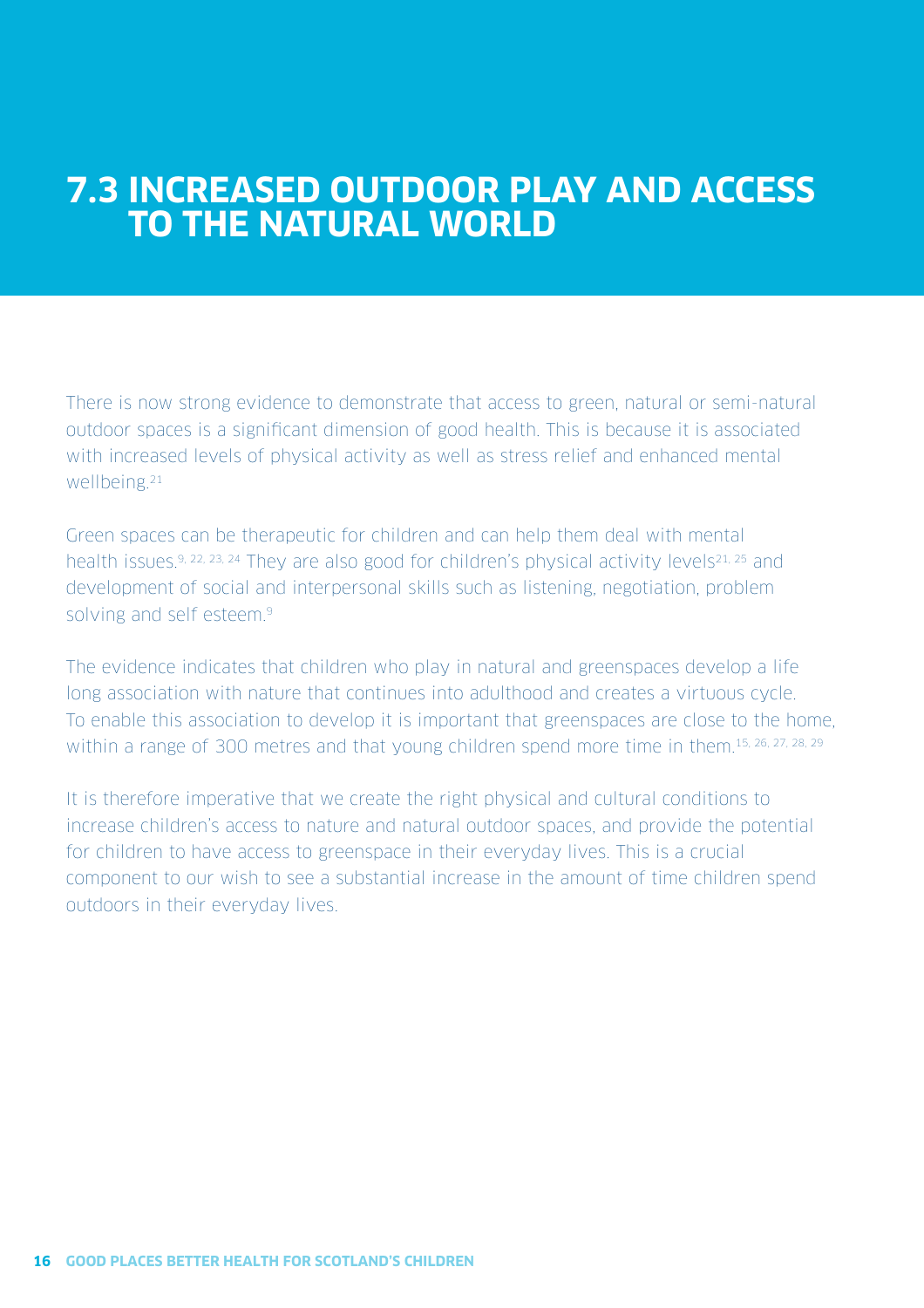#### **Recommendation**

We wish to see a Scotland with **neighbourhoods which support and encourage children's access to the natural world in their everyday lives**.

Activities consistent with this vision would include:

Ensuring the provision, quality and use of greenspace, natural play areas, woodlands and other natural settings with the following criteria:

#### **Oualities**

- multifunctional spaces which allow for intergenerational mixing
- natural spaces which offer children contact with nature
- appealing to explore and encourage imaginative play and a place to "escape" and think ("secret places")
- encouraging of physical exercise through trails, play areas for younger children and free spaces for older children
- designed in a way which enables adults to perceive them as safe so that adults will allow children to play. This can be achieved through providing places where children can interact directly with adults but also places where adults can watch discreetly and allow children to develop their own agenda

#### Level of Provision

- increasing provision and improving accessibility to ensure children have access to natural greenspaces for play within 300 metres, or less, of their home
- supporting and promoting the development of natural playgrounds within school grounds

#### Supporting Use

- supporting activities within greenspace, woodland, and other natural settings to encourage use and provide a child-friendly focus
- providing family support and education to ensure parents are aware of the benefits and can enable free play in natural spaces for children
- providing outdoor play and learning opportunities for all the family
- using these outdoor spaces as part of formal early years and primary school delivery of the Curriculum for Excellence
- actively supporting and promoting the development of outdoor nurseries
- continued support for the Central Scotland Green Network and encourage this approach throughout Scotland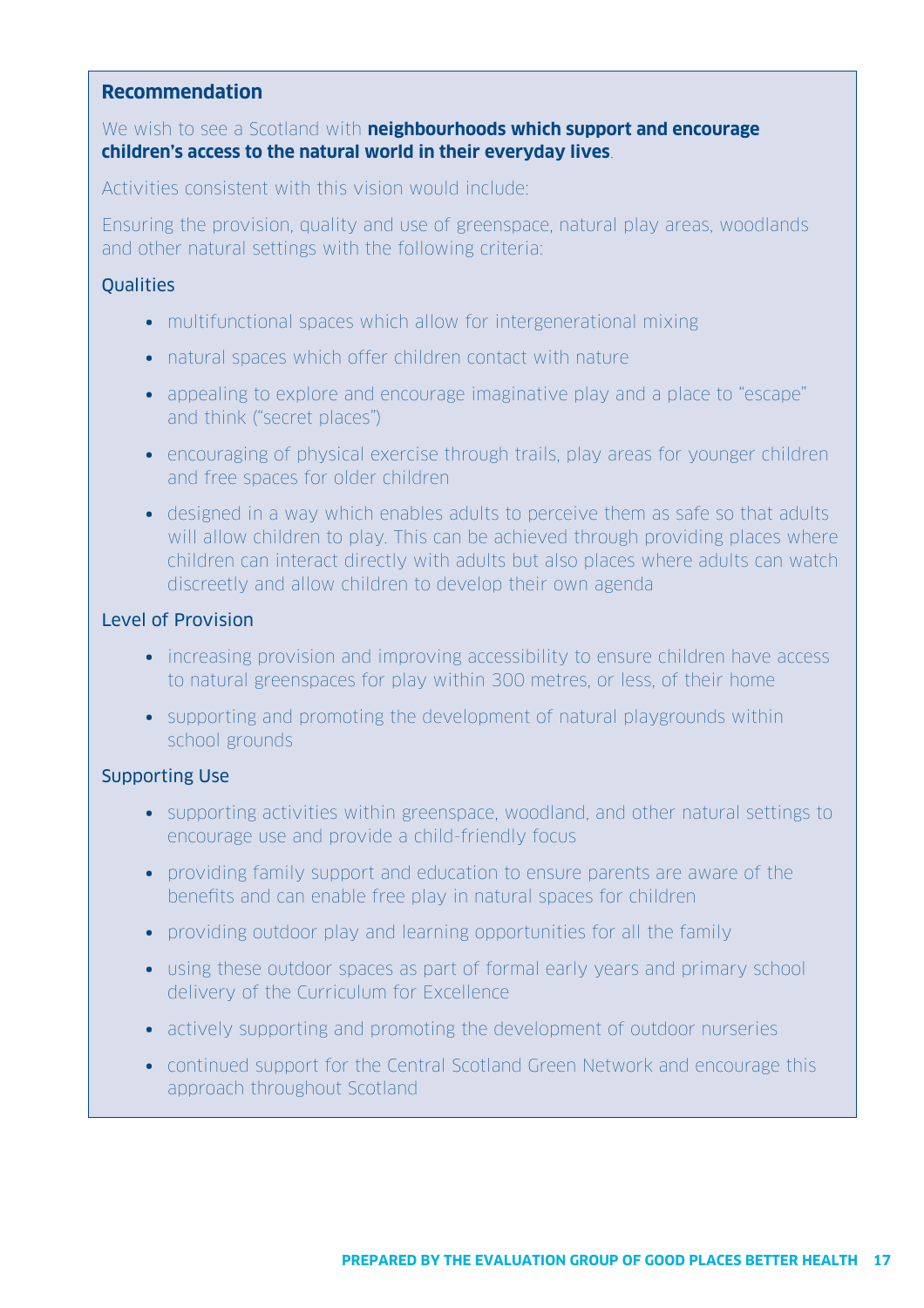### **7.4 SUPPORTING SOCIAL CAPITAL WITHIN COMMUNITIES**

So far we have discussed the neighbourhood in terms of its physical assets. However as outlined in the introduction, the social cohesion and social networks of a neighbourhood significantly impact on how a neighbourhood is used and looked after and how people feel living within it.<sup>3</sup>

We know that social support is diminished in communities with transient populations - such neighbourhoods have weak social ties and more drug dealing, graffiti and gangs regardless of ethnic diversity or socioeconomic status.<sup>9</sup> Being able to call on neighbours provides a sense of security. Some areas in Glasgow, particularly where there are a high proportion of children, have less support available because they have a low proportion of older people who can influence social control.<sup>9</sup>

We can also document a growing intolerance towards children<sup>9, 30, 31</sup> and exclusion of young people from public places.21 This prevailing social climate of intolerance towards children has reduced their freedom,<sup>32</sup> trust, confidence and agency in walking to school, the town centre and the local neighbourhood, leading them to feel abandoned.<sup>9</sup>

Children and young people are perceived as a threat<sup>9, 33</sup> and it has been argued that the creation of Anti-Social Behaviour Orders (ASBOs) legitimised this view.9, 34 The answer to the perceived threat posed by youngsters hanging around can be to provide structured activities, and this has been found to reduce anti-social behaviour. At a younger age children need to discover and be allowed to play in an unconstrained way. Therefore opportunities need to be created for both types of activities.

Young people like to use greenspaces to create their own spaces and territory, however this can prevent other potential users feeling comfortable in the space.<sup>21</sup> To prevent this, other users may attempt to restrict access to young people.9, 21 But, by removing children or seeing them as a problems, space is no longer public and is perceived as reserved for adults only.<sup>30</sup> Paradoxically, when children and young people feel they are being threatened or excluded, they often respond by congregating in large groups<sup>9</sup> and such groups are perceived as menacing by those wishing to exclude them in the first place.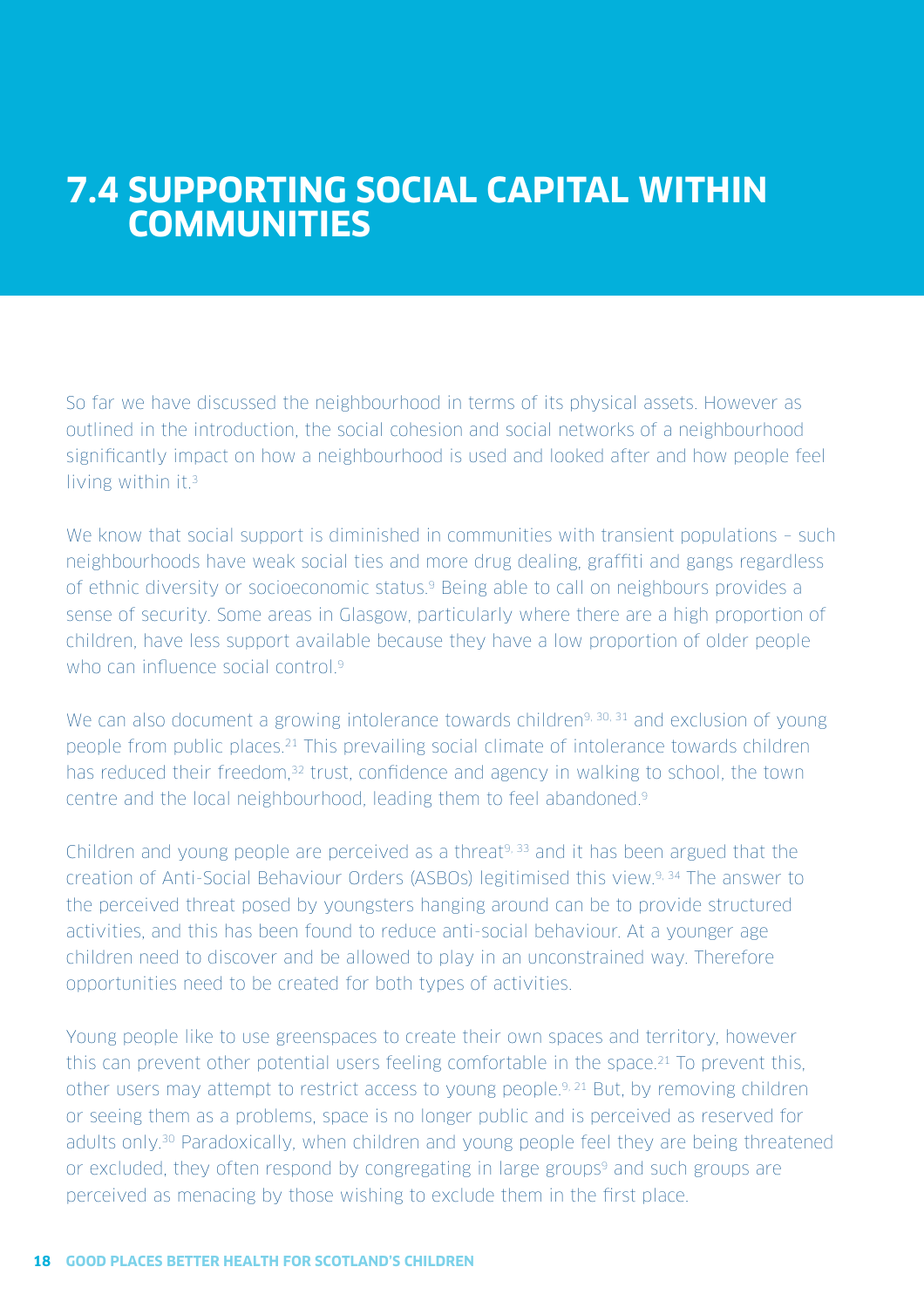These issues of security, outdoor space and children are evidently not straightforward. The extent to which children are threatened or themselves pose a threat is ambiguous.<sup>9</sup> Improving the social environment, in particular social ties between different population groups and intergenerational groups, is likely to increase understanding and empathy and reduce feelings of threat both from and towards young people.

Part of the issue is the separation of children from the majority of adults in British society – younger children need to experience the social and natural environment with adults to teach them behaviour that is acceptable.<sup>35</sup> Older children need places where it is acceptable for them to congregate and to socialise with each other, as well as places where they can interact with other generations. All children need places for boisterous and energetic play as well as for quiet play. We therefore feel that there are aspects of physical environment that can be improved to contribute to the creation of a better social environment for intergenerational mixing, and vice versa.

#### **Recommendation**

We wish to see a Scotland where **all neighbourhoods have a real sense of community and that the presence of children is welcomed**.

Activities consistent with this vision would ensure neighbourhoods are equipped to maximise the chances of social bonds forming. This could be through:

- ensuring neighbourhoods have focal points and meeting places such as a community centre
- creating and maintaining spaces for all: for young children to play and older children to be able to 'hang around'
- availability of low density housing for families with young children
- providing community activities
- planning housing in a way that supports communities of mixed ages
- empowering local people, including children, to have a genuine influence over decisions that will effect their neighbourhood
- reversing the "no ball games" culture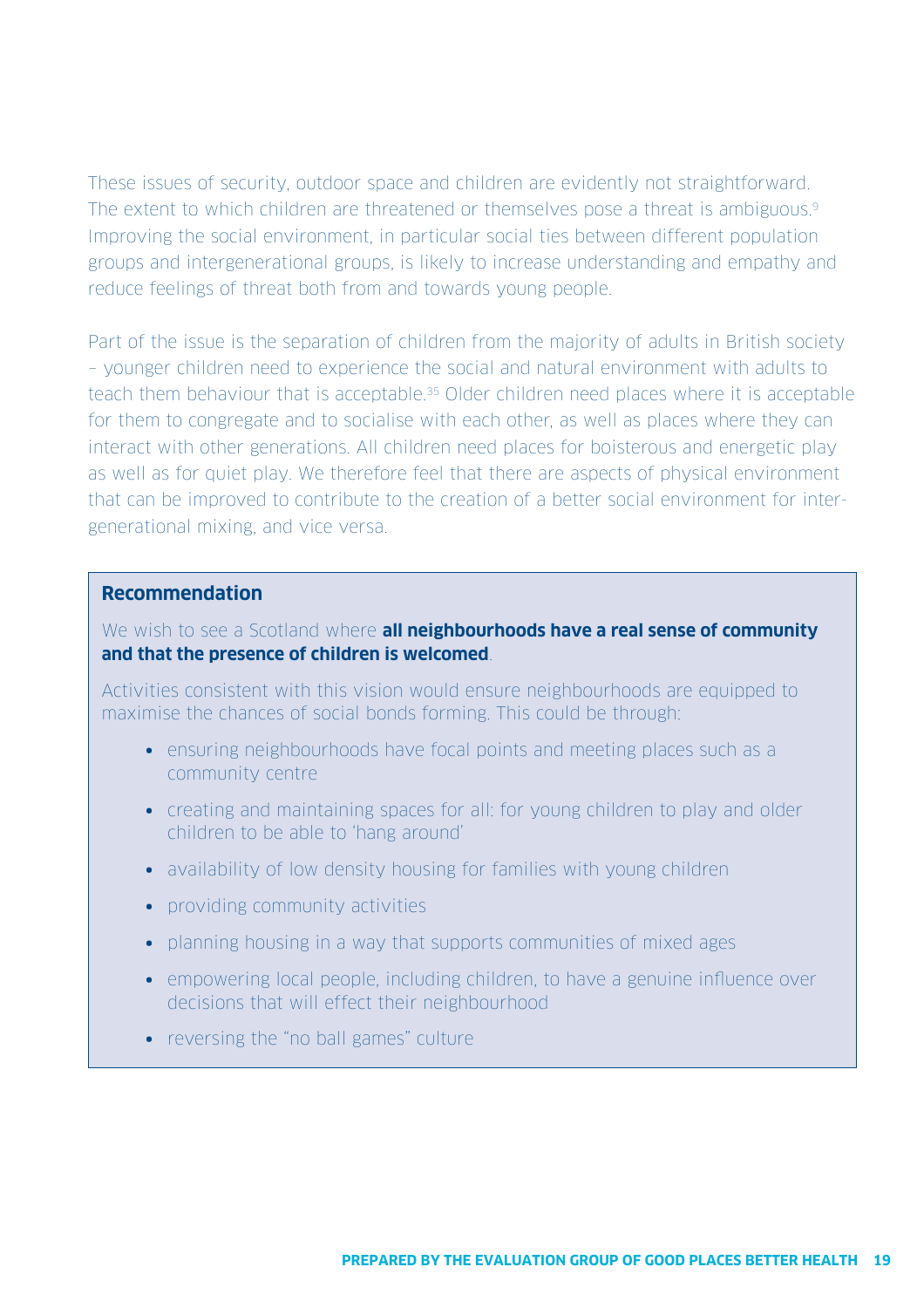# **8.0 HOMEPLACE36**

Currently, infants and toddlers spend up to 80-90%, pre-schoolers 70-80% and school aged children up to 50-70% of their time in the home.<sup>2</sup>

Our vision is of a Scotland where children spend much more time outdoors and that this balance of outdoor/indoor time is shifted substantially. However, the home environment currently has and will continue to have a significant impact on health<sup>6</sup> both directly and indirectly by influencing wellbeing and the day-to-day choices individuals and families make.

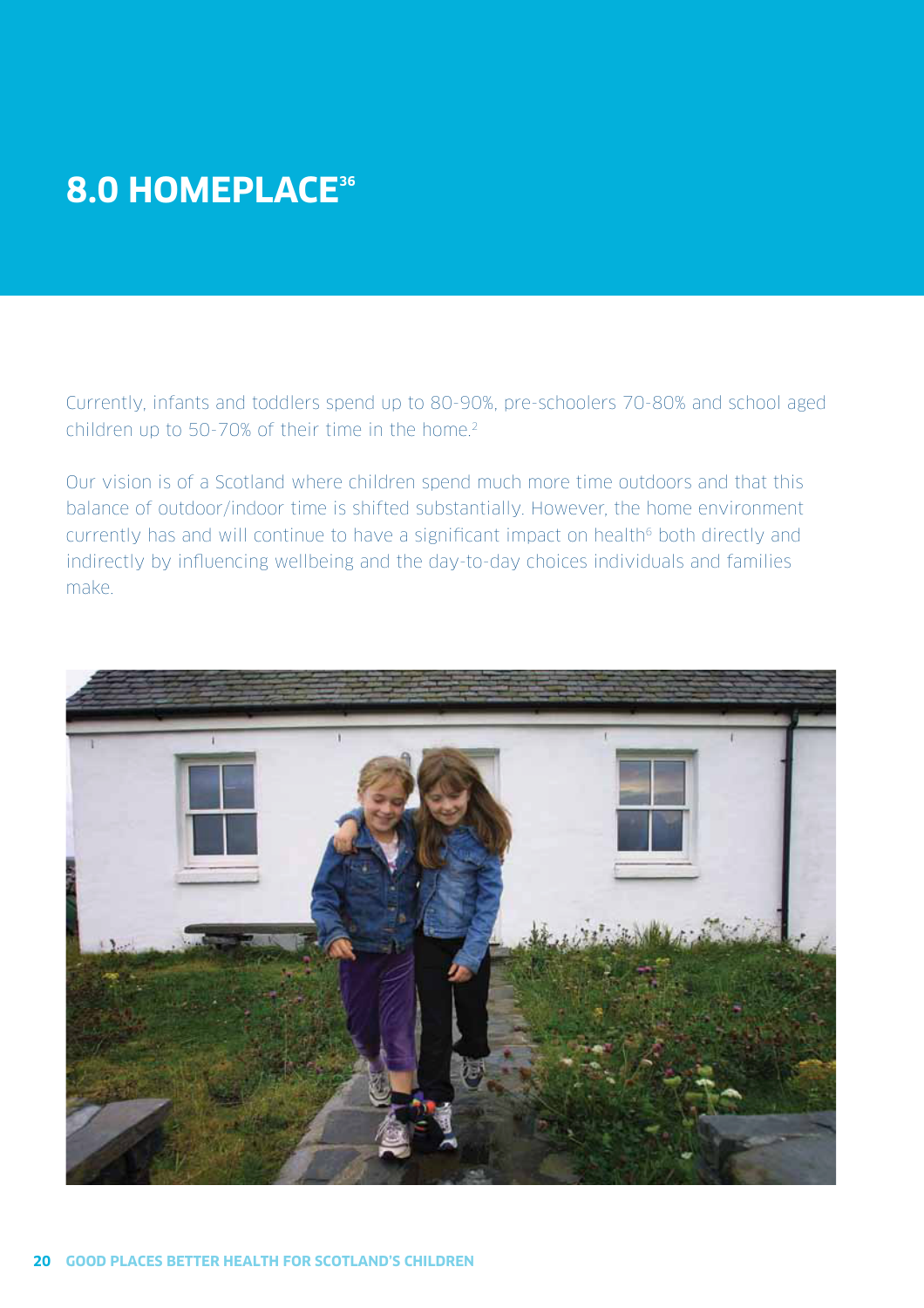## **8.1 WARM, DRY HOMES FOR ALL**

The provision of warm and dry homes for all is a key issue in tackling childhood health and wellbeing. This means homes which have all three of the following key characteristics: appropriately ventilated, well insulated and affordably heated. The provision of warm and dry housing will positively impact all four childhood health outcomes. A warm, dry house is free from the damp and mould which is associated with asthma and poor mental health and wellbeing. It optimises the use of space and amenities within the house, therefore providing space to play and study and allows separation of children from burn and scalding risk.<sup>2, 3, 4, 5</sup>

The need to improve the energy efficiency of housing will be a key driver in delivering the reduction in carbon emissions that will be needed for the housing sector to contribute to national reduction targets. The delivery of warm, dry housing for health is consistent with such targets. It will be important to ensure that the quality of indoor air quality through adequate ventilation is retained as we improve energy efficiency of housing.

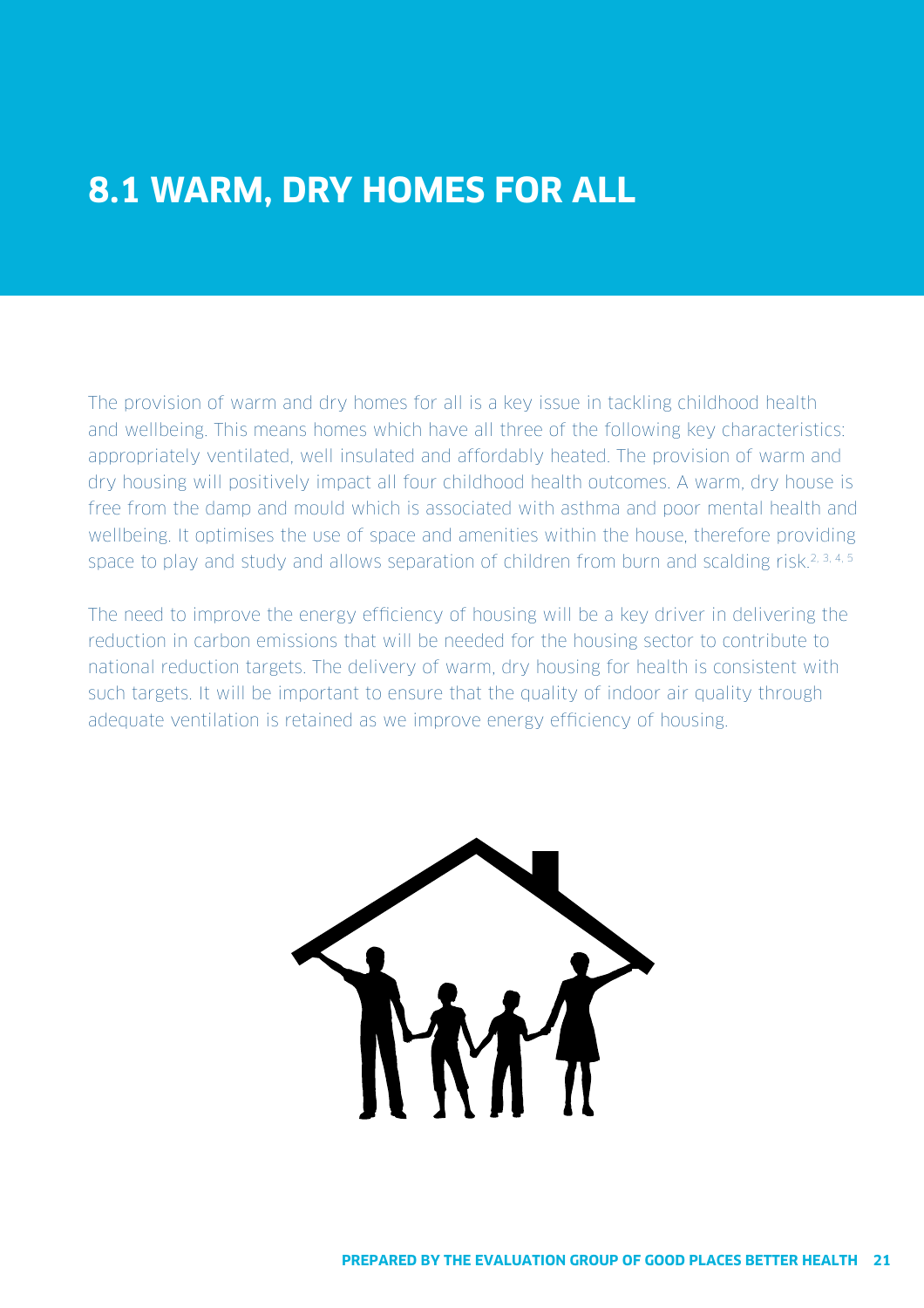#### **Recommendation**

We wish to see a Scotland where **everyone lives in warm, dry, appropriately ventilated homes and fuel poverty is eliminated**.

Activities consistent with this vision would include:

- review the energy efficiency criteria of the Tolerable Standard and Scottish Housing Quality Standard (SHQS) with a view to ensuring they are an effective means of enabling energy efficiency improvements. Consideration should be given to applying stricter energy efficiency criteria within these standards
- streamlining and simplifying the grants system for energy efficiency improvements
- improving the method and means by which Registered Social Landlords take action to address the energy efficiency criterion of the SHQS
- creating a level playing field by applying the Scottish Housing Quality Standard to private rented sector and privately owned housing
- identifying methods to improve the uptake rate of home insulation grants through potential incentives such as a Council Tax discount for those homes achieving an improvement in energy efficiency
- recognising further opportunities to use the point of sale or exchange of lease or the construction of extensions as a trigger-point to require the communication and/or upgrading of the building's energy rating
- ensuring Home Reports include the practical details of how and where to get grant funding for energy efficiency improvements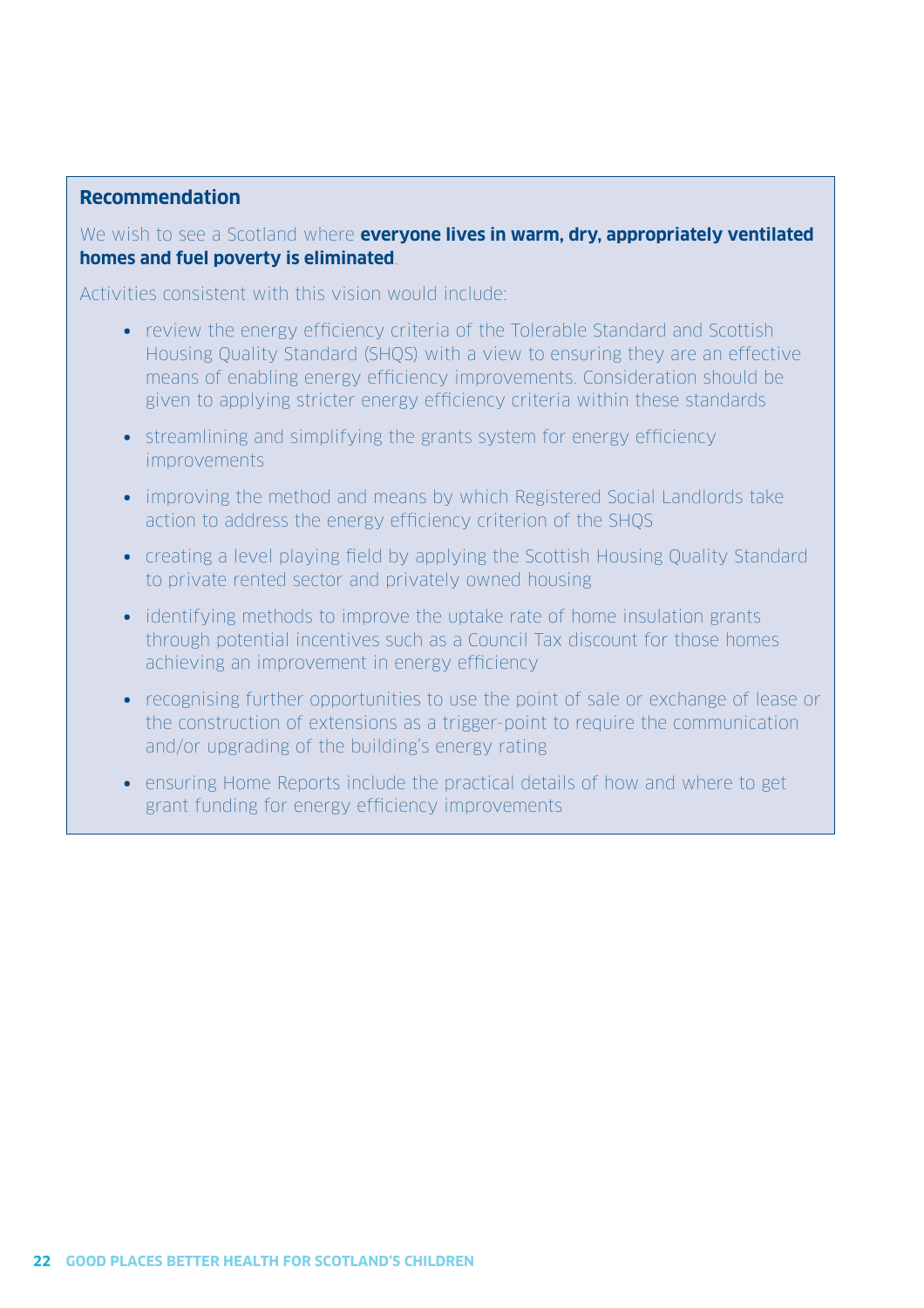### **8.2 GENEROUSLY PROPORTIONED, FLEXIBLE AND FUNCTIONAL HOMES**

Homes and gardens should be flexible in their use of space, and offer families the opportunity for positive social interaction.

True flexibility within homes would have multiple benefits for children and their parents. Homes which are designed to have space for the changing work and play needs of families and with adequate storage space, avoid families having to move house too often and potentially having to move outside their local area. This could assist in improving community stability and provide opportunities for community connections to be strengthened. Moving house can have a detrimental impact on a child's mental health and wellbeing.<sup>2</sup>

A lack of space within homes and gardens restricts the space available for children to play. This is associated with increased likelihood of unintentional injury and decreased mental health and wellbeing.<sup>2, 3</sup> Space for play both indoors and outdoors can positively impact on healthy weight through physical activity and on mental health and wellbeing and asthma. Larger gardens may also provide greater opportunity for home grown food. Small kitchens and limited dining space are associated with over-reliance on processed or fast food, and so contribute to obesity through poor nutrition. The importance of dining together in creating family bonds and social skills is well documented. When designing homes and streets the needs of children to have space to play indoors and also outdoors in gardens, shared private space and streets, should be provided for.<sup>2, 3, 4, 5</sup>

Noise can have a negative impact on health, especially in children. Research has demonstrated that annoyance from neighbour noise can reduce quality of life, while traffic noise can impair the development of children's reading skills and aircraft noise can cause psychological distress in children.37 Adverse psychological stress reactions in young children exposed to chronic noise in their neighbourhoods have also been demonstrated although some researchers believe it only occurs in children with pre-existing biological risk.<sup>37</sup>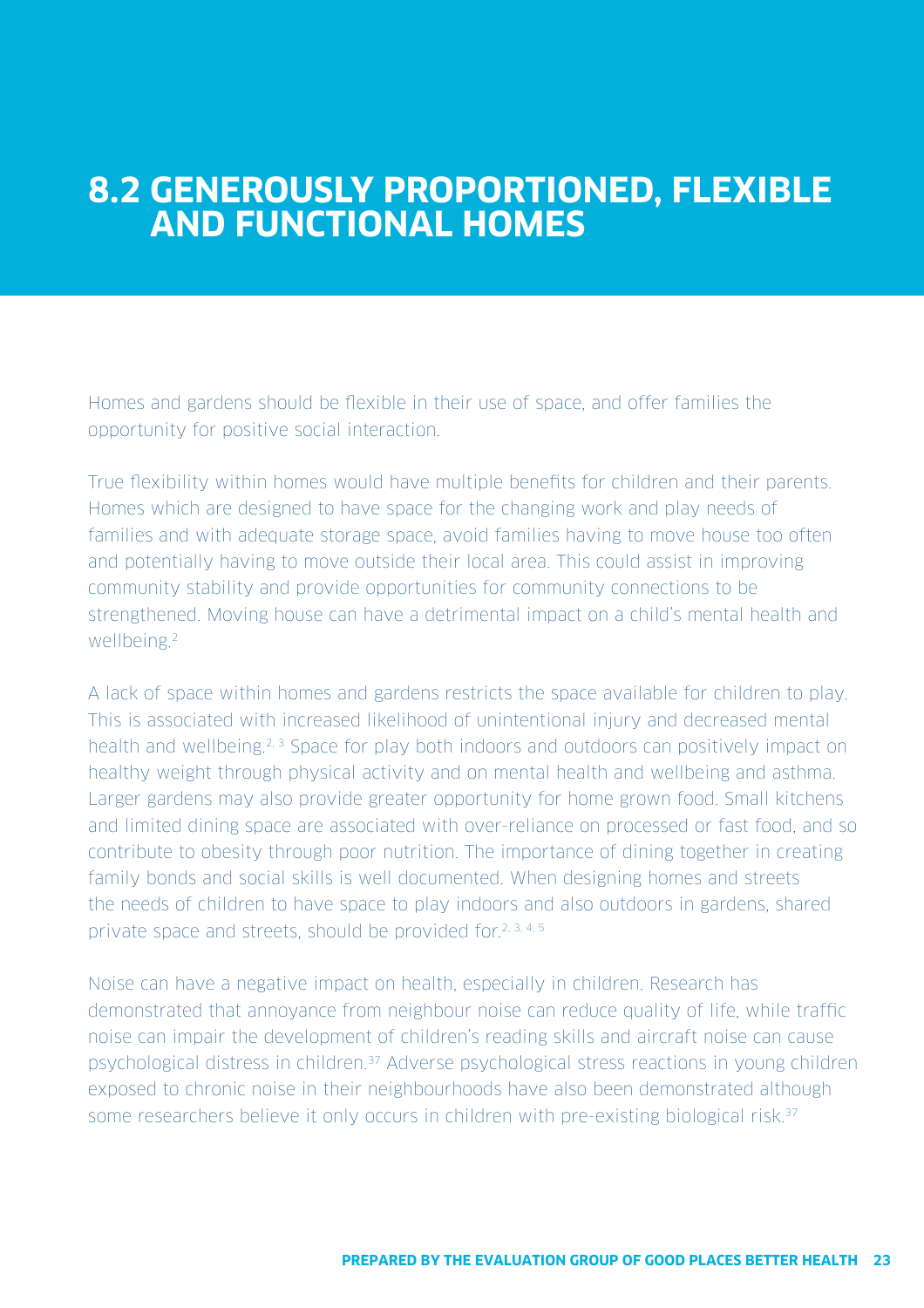#### **Recommendation**

We wish to see a Scotland where **homes are flexible and generous in their use of space, offer opportunities for positive social interaction for families and neighbours and protect against noise nuisance and injuries**.

Activities consistent with this vision would be the development and adaptation of housing (across all types and tenure) that:

- incorporates space to accommodate growing and changing family needs, working from home and domestic play space for children (indoors and outdoors through private and shared gardens)
- incorporates space for families to dine together and adequate kitchen space for food preparation
- has adequate indoor and outdoor storage space
- facilitate ease of movement between indoors and outdoors and design that enables passive surveillance of children's play in garden and street
- ensures standards relating to environmental noise and the transmission of airborne and impact noise within homes are rigorously applied and enforced
- promotes the use and maintenance of thermostatic mixing valves in reducing water temperatures in baths, bidets and taps

We acknowledge a potential tension between homes that are spacious, with ease of movement and our earlier recommendation around warm homes and fuel poverty. However, we are confident that good design can take account of both needs and find a solution to this issue.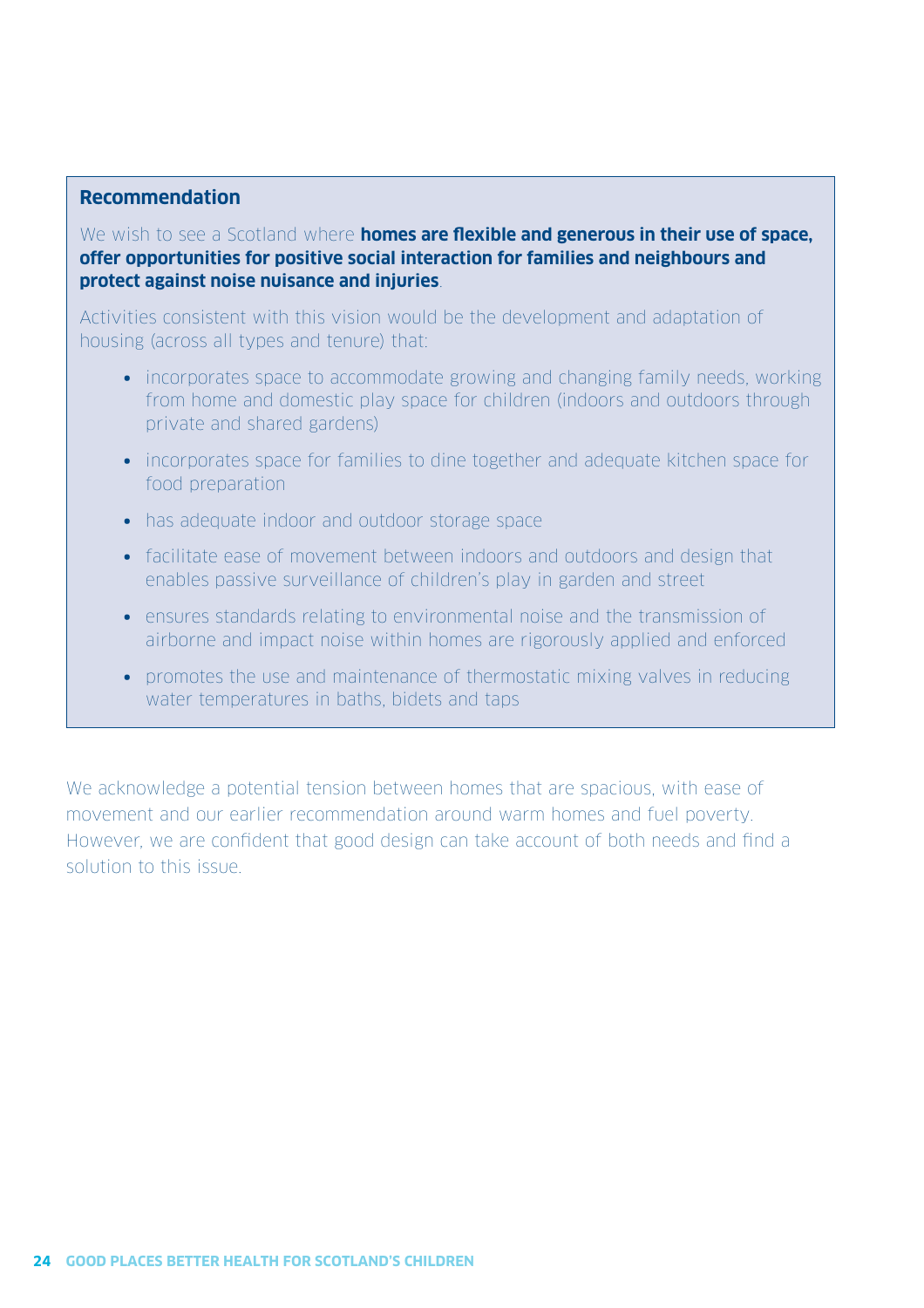## **8.3 HOMES WITHIN LIFETIME COMMUNITIES**

In order to create strong, resilient, socially connected communities everyone must be able to access the housing they need within their community. Where they choose to do so, people should be able to remain within their community and retain their social networks even as their housing needs change. In order to reduce population churn and improve community stability we need to provide a range of housing types, sizes and tenures within communities. It will also be important to ensure that the social housing allocation policies are adequately flexible to ensure people are able to stay within their home community.

#### **Recommendation**

We wish to see a Scotland where **communities have a mix of housing types, sizes and tenures**.

Activities consistent with this vision include:

- a flexible social housing allocation policy that allows for the changing needs of tenants whilst enabling them to retain community connections
- enabling and supporting mixed housing sizes within communities
- housing provision within public and private sector that meets the needs of the wider community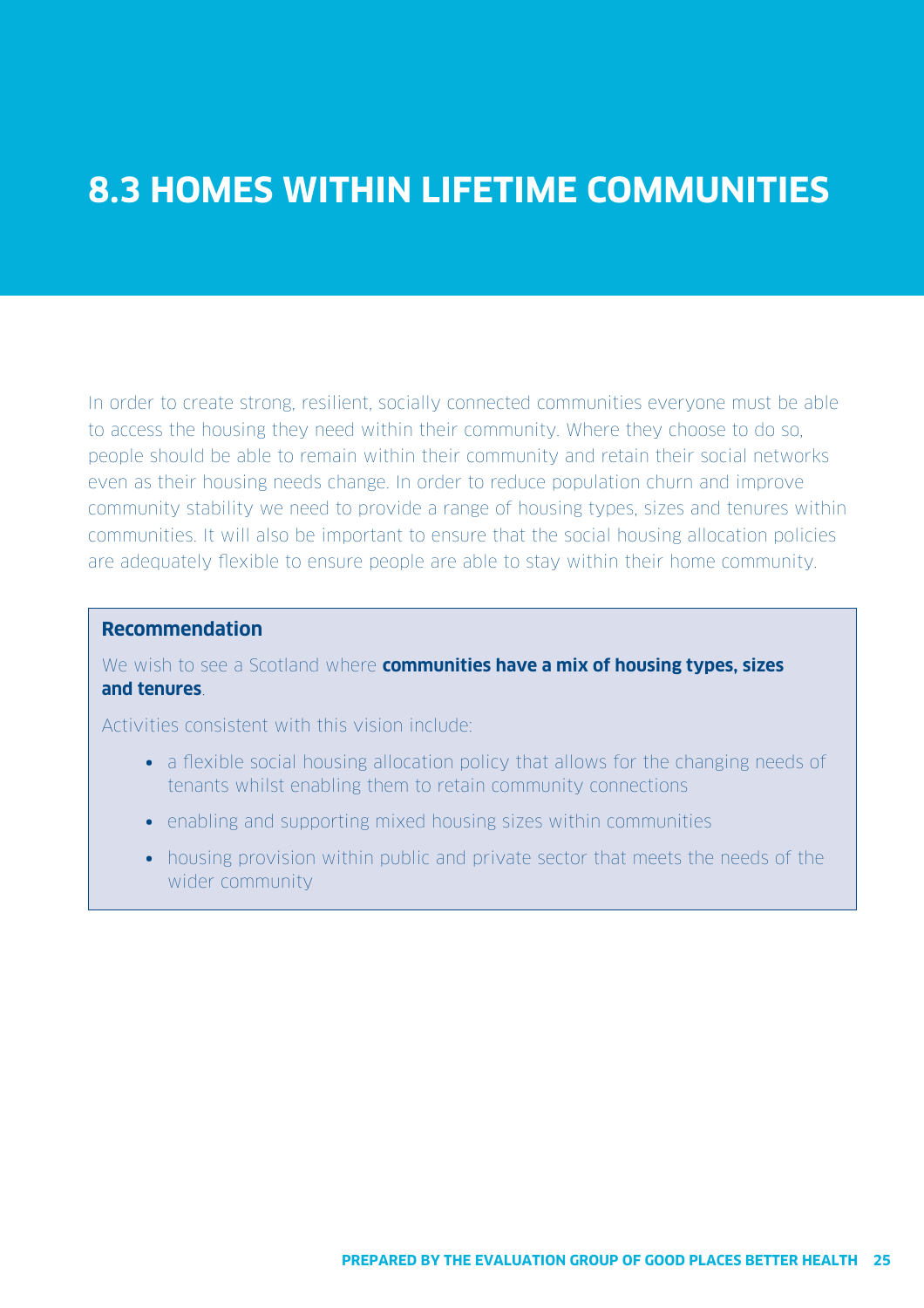### **TEXT 9.0 TRANSPORT**

Travelling within and beyond our neighbourhoods can have a significant impact on our children's health. We place reliance on different modes of transport including walking, cycling, cars, public transport and freight distribution to live our daily lives and to access the goods and services we require as well as for recreational purposes. Transport can also have a significant impact on how children play and how they interact with their neighbourhood. In seeking to increase the amount of time children spend outdoors it will be imperative to manage transport systems and networks in a child, pedestrian and cyclist friendly way.

A healthy, sustainable place will not deliver in terms of the four childhood health outcomes unless it embodies the following characteristics:<sup>8</sup>

- safe and attractive streets, paths and off road routes which allow children to cycle or walk to school, nursery or other amenities and allow them to play outdoors
- a better way of managing traffic that prioritises the child pedestrian, e.g. less traffic travelling at slower speeds
- traffic levels and behaviour which ensure that air pollution is kept within tolerable limits, particularly in areas near housing, schools and nurseries
- allows access (by active or affordable public transport) to amenities which are promoting of health and healthy behaviours
- provides amenities and facilities that are cyclist and pedestrian friendly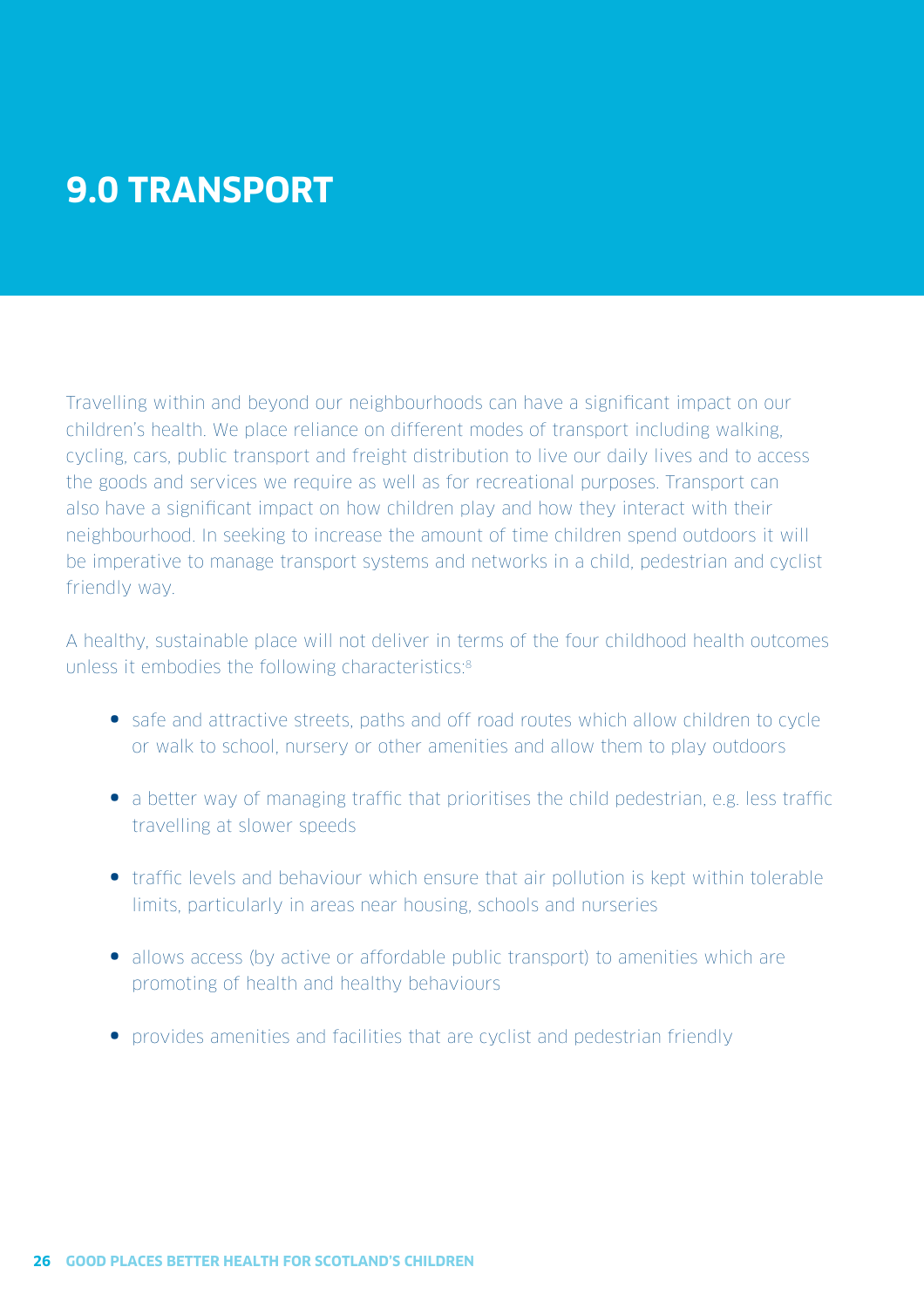### **9.1 CHILD FRIENDLY ACTIVE TRAVEL AND PUBLIC TRANSPORT**

There are two main ways that children can undertake physical activity within a neighbourhood: firstly through commuting by walking or cycling from one place to another and, secondly, through outdoor play and sport. Both of these are more likely to occur when streets are seen to be safe and pedestrians and cyclists have priority.

There is evidence that "learned behaviours" track throughout life into adulthood, especially in the case of low levels of physical activity. The importance of forming good habits from early in childhood is important as these learned behaviours are maintained strongly when cultural and personal habit forming has taken place during early childhood.<sup>38</sup> It is therefore imperative that good habits for active travel are formed early.

There are numerous national policy documents (National Transport Policy, Scottish Planning Policy, Designing Streets) which reflect the Scottish Government's position on transport hierarchy and which place active travel in the form of walking and cycling at the top of that hierarchy. However the experience of experts and practitioners is that the means to deliver this needs to be more effective. The challenge is to recalibrate the value of the transport network to serve people and the needs of the community which includes the health of children.

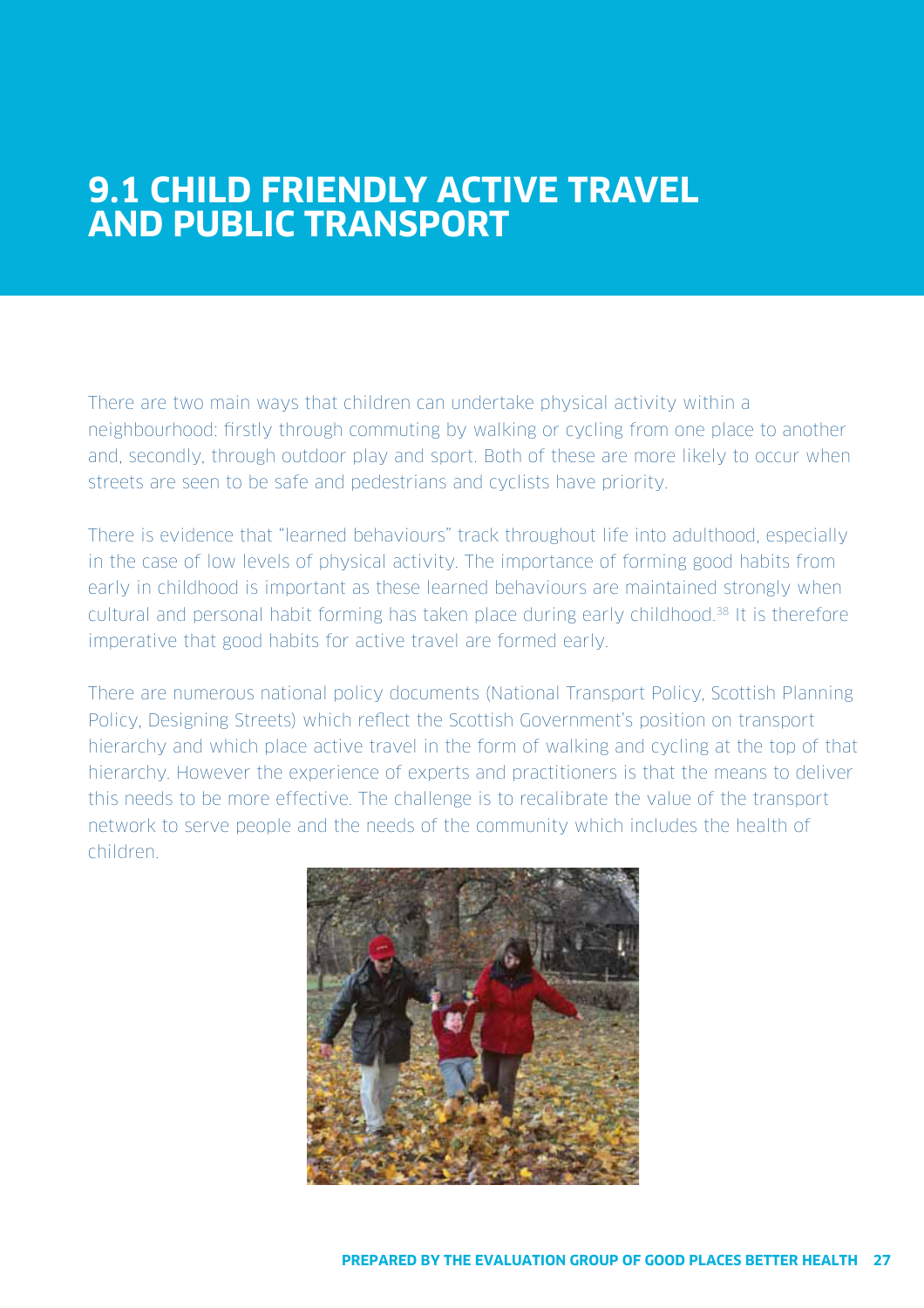#### **Recommendation**

We wish to see a Scotland where **street systems enable children to make positive, safe travel choices and support children's needs**.

Activities consistent with this vision would include:

- greater financial investment, starting with a minimum of 10% of transport budgets being invested in sustainable and active travel
- measuring, monitoring and reporting the progress being made in implementing sustainable and active travel
- supporting the concept of neighbourhood active travel plans which facilitate changes in the transport network
- Single Outcome Agreements including better indicators on walking and cycling
- introducing innovative ways to manage the conflicts between street users to make streets safer for pedestrians and cyclists
- more investment and action on better physical street networks which enable walking and cycling to school to be the norm
- creating routes and facilities for cyclists that encourage family cycling and accommodate innovative cycle design that are family and child friendly
- better cycle storage facilities within towns including at shops and leisure centres
- local development, regeneration and access investment that places greater priority on walking and cycling networks within neighbourhoods and beyond
- the needs of children and families being considered in the design and management of transport systems including child friendly public transport
- every child in Scotland should receive good quality cycle training
- adults should have greater access to cycle training
- removal of health and safety barriers preventing young children cycling to school
- increased consideration of health issues in transport planning by applying Health Impact Assessment to transport strategies and transport decisions
- investment to create a sustainable, child friendly, well used public transport system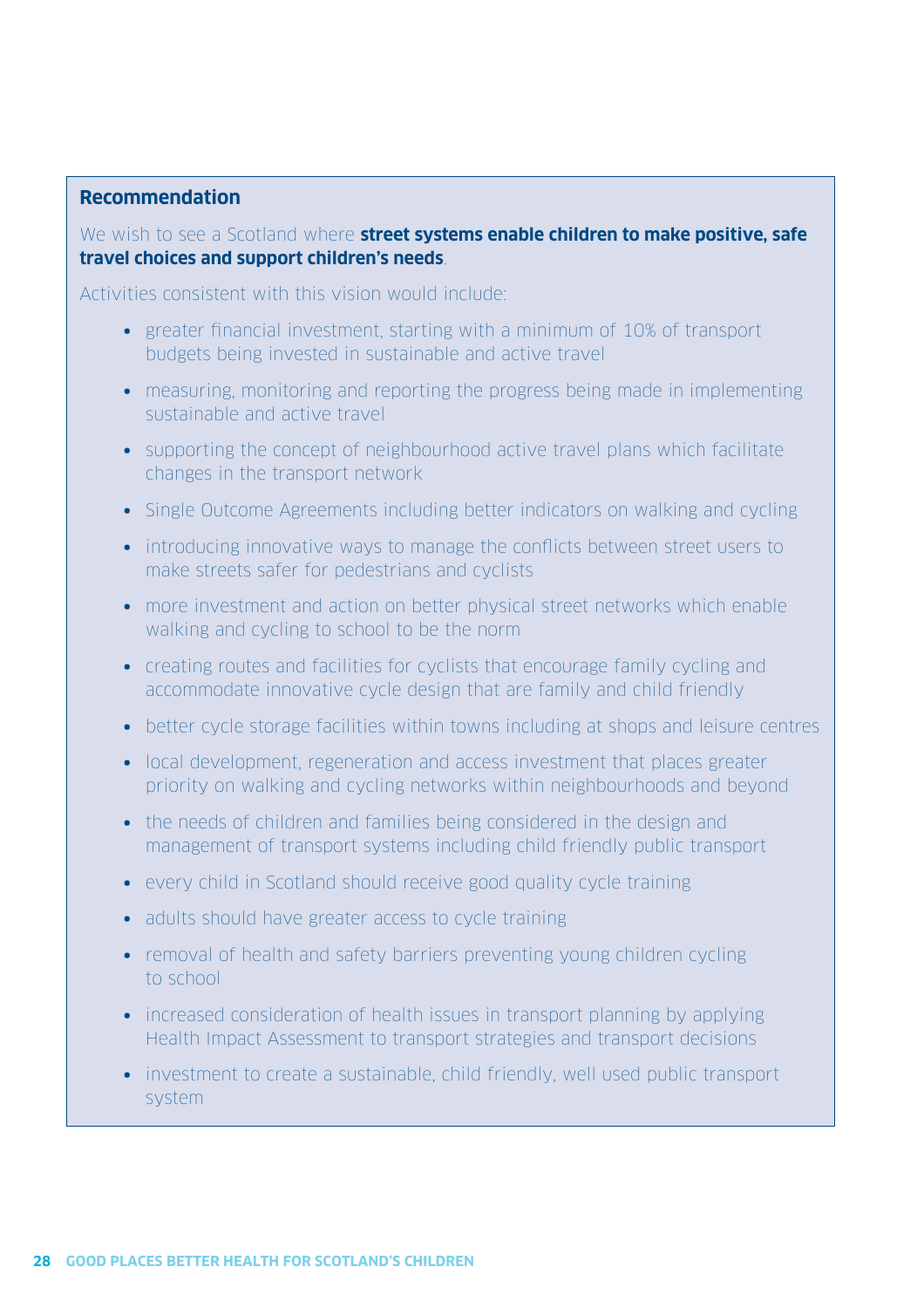### **9.2 SAFE STREETS**

The presence of children as pedestrians near roads is a factor in road traffic incidents and is an issue which is known to influence parents' perception of the safety of neighbourhoods. If we wish to increase the amount of time children spend outdoors we must ensure that the streets that they play on or use to access other places are safe and suitable for them. We must manage streets as streets with multiple users rather than as roads.

Evidence has shown that there are often a number of contributing factors when children are injured in a road traffic incident as either a pedestrian or cyclist and it is often difficult to ascertain what the primary cause was.<sup>3</sup> Contributing factors are likely to be traffic speed, traffic levels, road design, vehicle design, driver behaviour and pedestrian/cyclist behaviour.

The speed at which a car is driven affects the severity of pedestrian injuries (20mph leads to 5% deaths; 30mph – 45%; 40 mph – 85%).

Historical policy and design has enabled motorists to view streets like motorways and not take responsibility for the other mobile elements within it. We must revisit the fundamental rules for streets to ensure that the pedestrian and cyclist have priority and motorists take greater responsibility. There is evidence that interventions such as speed cameras, traffic calming, reducing speed limits and shared street initiatives reduce the number of injuries and may be cost-effective. A reduction of injury rates could be achieved through these types of interventions. Data on where incidents are occurring will be needed to ensure the interventions are aimed at the correct locations for maximum gains.<sup>3</sup>

Establishing reduced speeds can be done through zones or limits. A 20mph 'limit' is based on signs alone whereas a 20mph 'zone' uses traffic calming measures such as speed humps or chicanes. Evidence shows that 20mph zones are effective at reducing speed and injury rates. However, they are more expensive than 20mph limits. There is less evidence behind 20mph limits, which may not be effective at reducing speed and injury rates.<sup>3</sup> Limits are unlikely to be effective as the signs give a message which is contradicted by a wide, open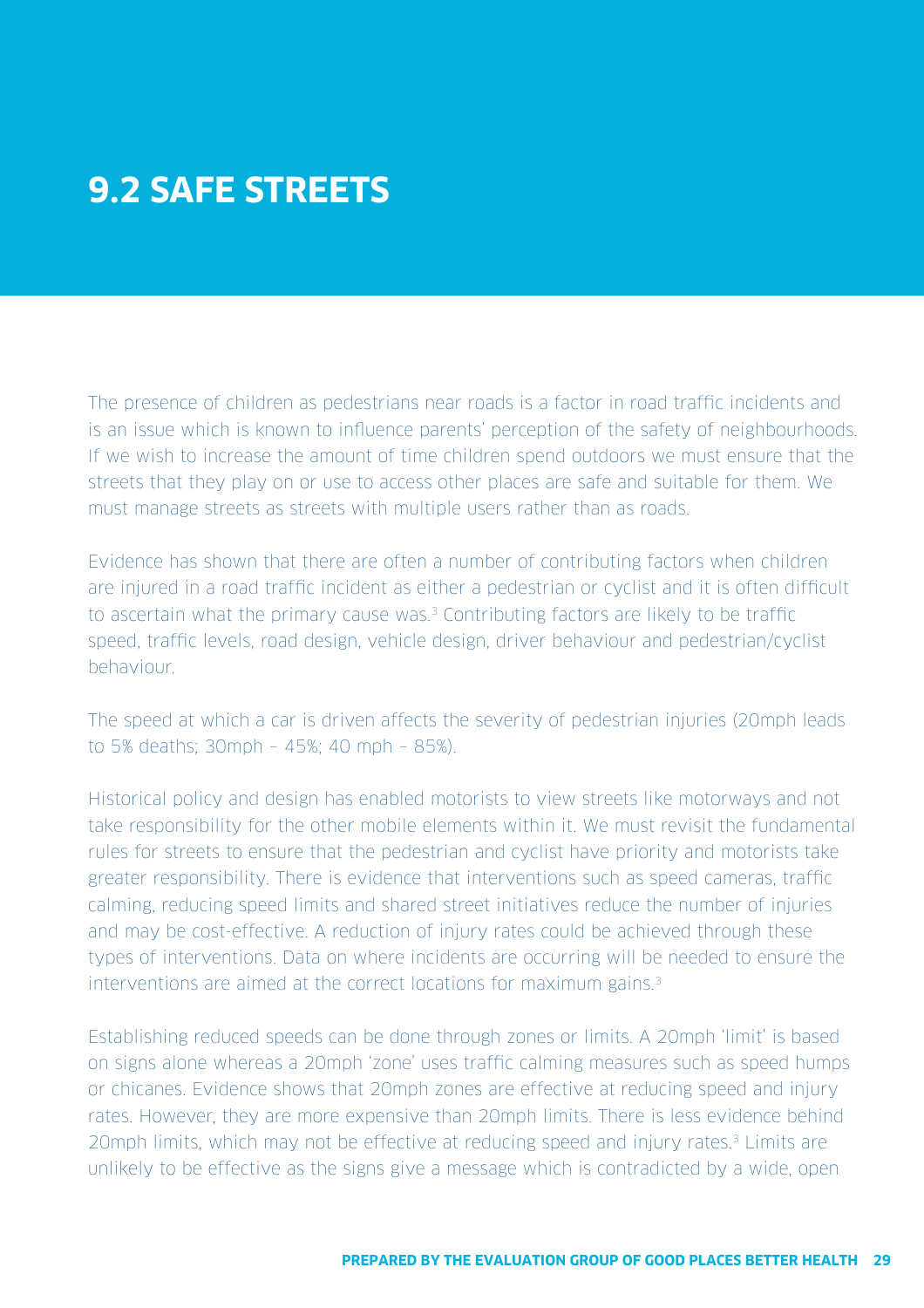road telling the driver that speed is acceptable. Zones are therefore the most appropriate means to take forward our desire to achieve 20mph in urban areas.

There is evidence that reducing the alcohol limit reduces the number of incidents, with zero tolerance showing the greatest reduction. Improving visibility of pedestrians through improved street lighting, less road clutter and use of high visibility clothing is also beneficial. $3$ 

#### **Recommendation**

We wish to see a Scotland where **urban areas are safe for pedestrians and cyclists, and their needs are prioritised over the needs of the driver**.

Activities consistent with this vision would include:

- road design and infrastructure which prioritises the needs of the pedestrian at network, street and junction scales
- whole place management systems which rethink how to reprioritise space and movements for people through special, management and behavioural interventions
- 20mph becoming the default speed limit in all urban areas including housing, schools and shops
- the continued investment in, and roll out of, 20mph zones
- introducing a zero alcohol limit for driving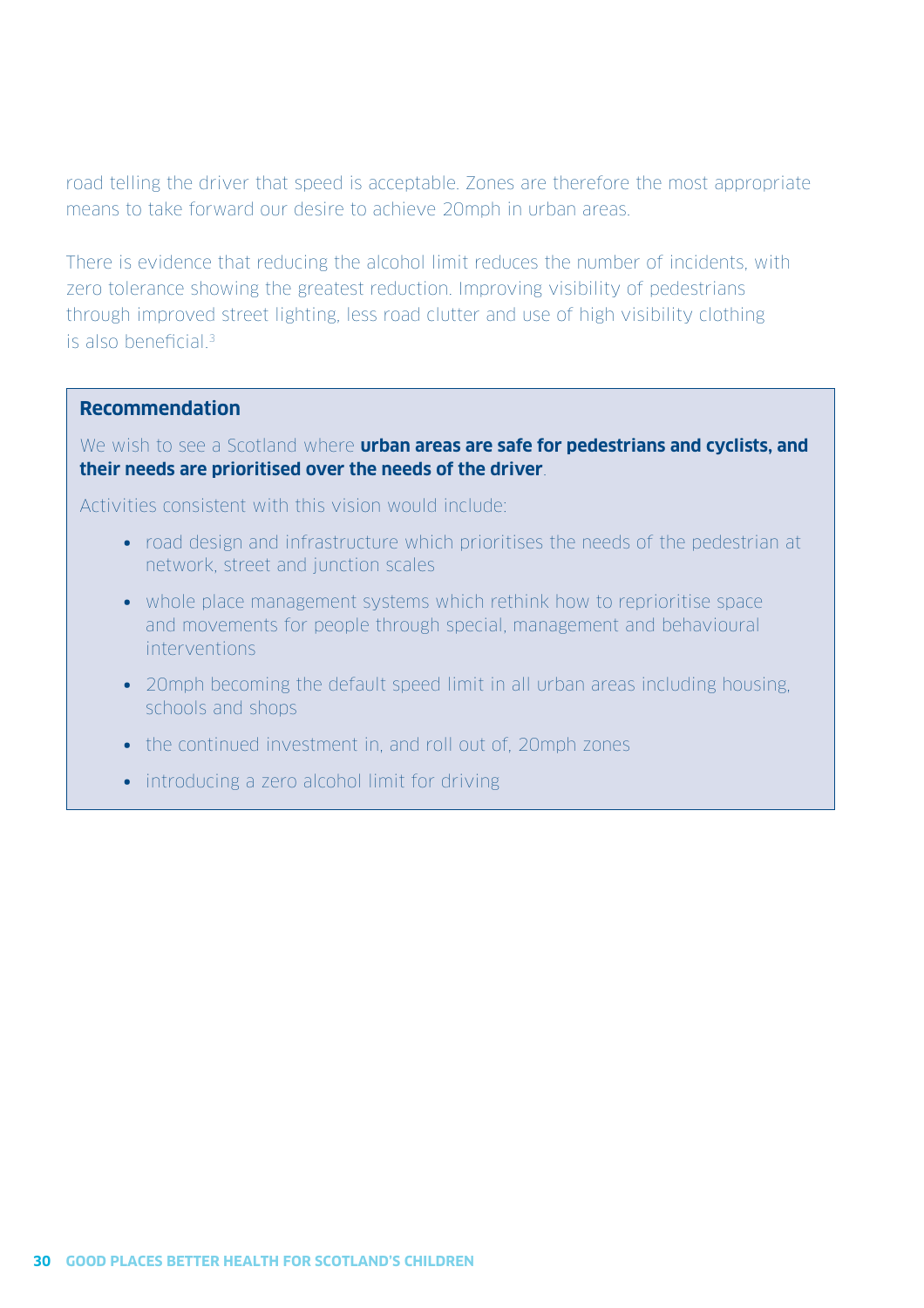# **10.0 CONCLUSIONS**

Solving the intractable health problems that Scotland faces requires a package of measures of which environment and place are a key component. Although the recommendations within this report cannot in isolation solve children's health issues, they are a crucial part of a wider preventative strategy. Getting things right on place is central to optimising health for Scotland's children.

The places where Scotland's people live are often shaped by the decisions and policies of Local Authorities and Community Planning Partnerships across a spectrum of professions and functions. The need to view placemaking through the lens of children's health is crucial to the successful implementation of change.

We would urge Scottish Government, local government, public bodies, community councils, third sector organisations and communities to identify ways to work together to achieve the vision and implement the recommendations set out within this report and create places which will nurture the health of Scotland's children.

It is acknowledged that this will be a challenge but there are significant opportunities to improve the way we work and the priority we give to preventative work which could be delivered through the creation of good places for better health.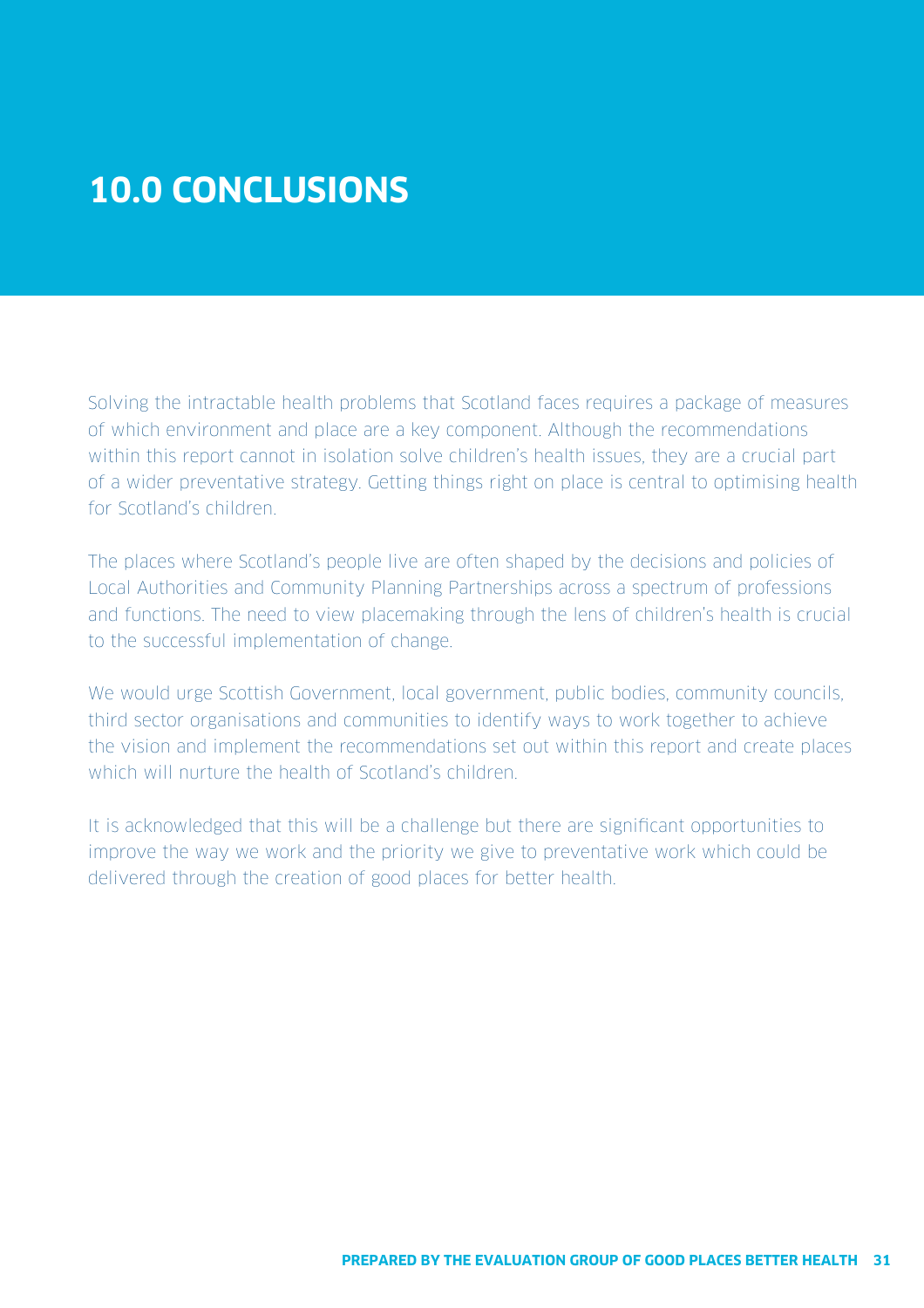# **REFERENCES**

- 1 Petticrew, M., Whitehead, M., Macintyre, S., Graham, H. and Egan, M. (2004) Evidence for public health policy on inequalities: 1: The reality according to policy makers. Journal of Epidemiology and Community Health, 58, 811-816
- 2 Scottish Government (2011), Good Places Better Health Evidence Assessment: Mental Health and Wellbeing
- 3 Scottish Government (2011), Good Places Better Health Evidence Assessment: Unintentional injury
- 4 Scottish Government (2011), Good Places Better Health Evidence Assessment: Obesity
- 5 Scottish Government (2011), Good Places Better Health Evidence Assessment: Asthma
- 6 Scottish Government (2011) Good Places Better Health Short Life Working Document: Cross Cutting Report on Homes
- 7 Scottish Government (2011) Good Places Better Health Short Life Working Document: Cross Cutting Report on Neighbourhoods
- 8 Scottish Government (2011) Good Places Better Health Short Life Working Document: Cross Cutting Report on Transport
- 9 Hiscock, R, Mitchell R (2011) What is needed to deliver places that provide good health to children? Published by EDPHiS at www.edphis.org
- 10 http://www.number10.gov.uk/wp-content/uploads/402906\_CommonSense\_acc.pdf page 37
- <sup>11</sup> Commission on the Future Delivery of Public Services, 2011 www.publicservicecommission.org
- <sup>12</sup> http://www.smith-instituteorg.uk/file/Investing%20in%20Better%20Places.pdf chapter 8 beginning page 96
- <sup>13</sup> www.learningtowns.org
- <sup>14</sup> CIH Scotland (2008) Action Plan for a Community Environment Standard. Accessed at http://www.cih.org/scotland/policy/41493\_CES.pdf
- <sup>15</sup> The size of a neighbourhood will vary with location but for this report we would define it as a local residential area with a particular identity, potentially including a primary school and some local shops and a civic public space
- <sup>16</sup> Reid S, Curtice J. Scottish Social Attitudes Survey 2010: Sustainable Places and Greenspace: Scottish Centre for Social Research 2010; available from http://www.scotland.gov.uk/ socialresearch
- <sup>17</sup> Gill T (2007) Can I play Out? Lessons from London Play's Home Zone Project http://www.londonplay.org.uk/file/478.pdf
- <sup>18</sup> http://www.scotland.gov.uk/Publications/2007/08/14114613
- <sup>19</sup> Gill T (2007) No Fear: Growing Up in a Risk Averse Society published by CalousteGulbenkian Foundation
- <sup>20</sup> Natural England (2011) NERR040 Children and the natural environment: experiences, influences and interventions - Summary accessed at http://naturalengland.etraderstores.com/ NaturalEnglandShop/NERR040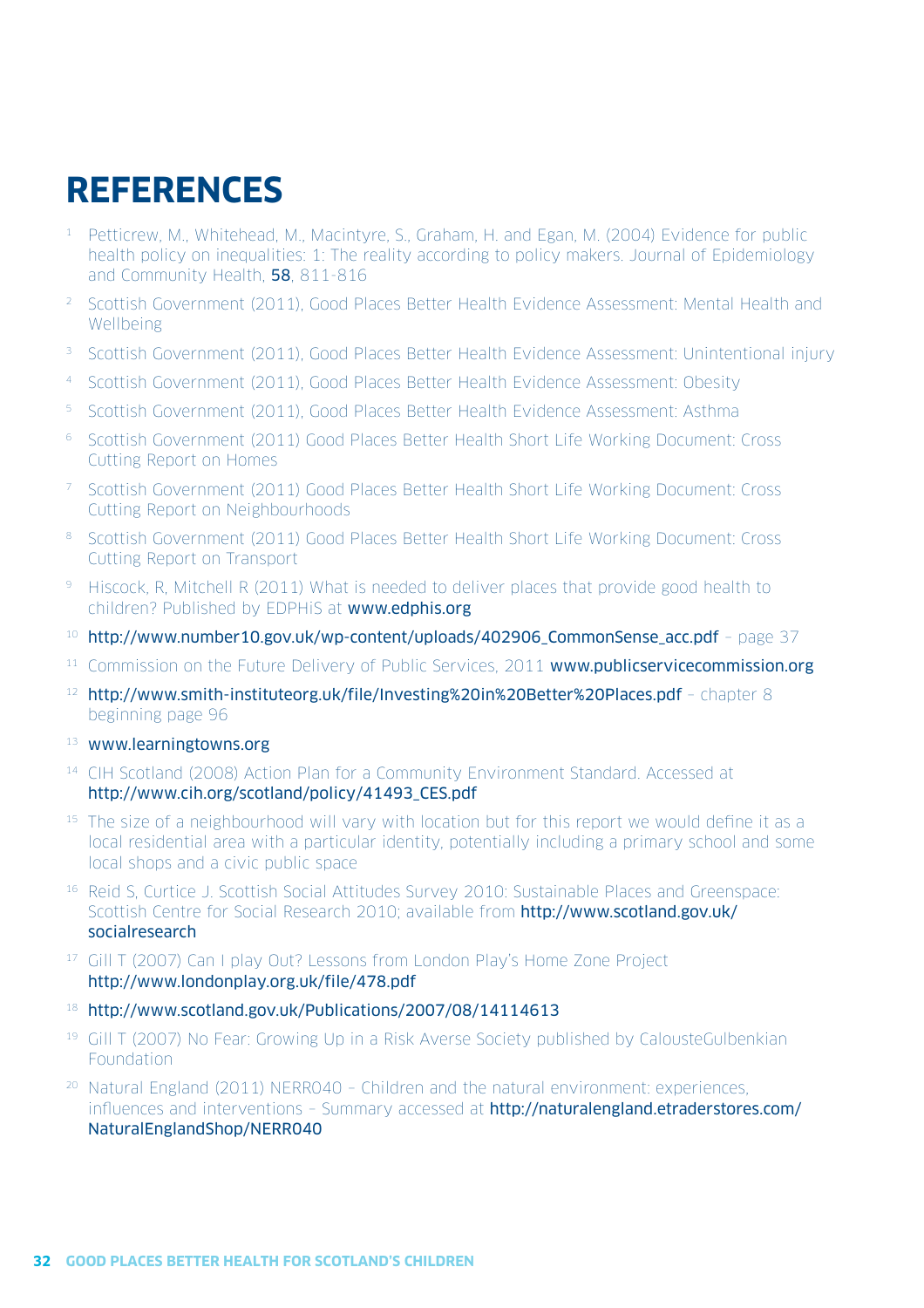- <sup>21</sup> Ward Thompson C, Aspinall P &Montarzino, A. (2008) The Childhood Factor: Adult Visits to Green Places and Significance of Childhood Experience, Environment and Behaviour January vol. 40 no. 1 111-143
- <sup>22</sup> Wells N & Evans G (2003) Nearby Nature: A buffer of life stress among rural children, Environment and Behaviour. 35(3) 311-330
- <sup>23</sup> Martensson F, Boldemann M, Soderstrom M, Blennow J, Englund E and Grahn P (2009) Outdoor environmental assessment of attention promoting settings for preschool children. Health and Place 15/4 Pages 1149-1157
- <sup>24</sup> Roe J. (2009) Forest School and restorative health benefits in young people with varying emotional health. Edinburgh: Forestry Commission. This article is online at www.openspace.eca. ac.uk
- <sup>25</sup> Fiortoft I (2004) Landscape and Playscape: The Effects of Natural Environments on Childrens Play and Motor Development. Children, Youth and Environments 14(2): 21-44
- <sup>26</sup> Wells N and Lekie S (2006) Nature and the Life Course: pathways from Childhood Nature Experience to Adult Environmentalism. Children, Youth and Environments 16(1):1-24
- <sup>27</sup> Sebba R (1991) The landscapes of childhood. The reflection of childhood's environment in adult memories and in the children's attitudes. Environment and Behaviour 23(4):395-422
- <sup>28</sup> Louv R (2005) Last Child in the Woods: saving our children from Nature Deficit Disorder. North Carlina, Chapel Hill, Algonquin Books of Chapel Hill
- <sup>29</sup> Keller S. Nature and Childhood Development in Building for Life: Designing and Understanding the Human Nature Connection. Washington DC: Island Press, 2005
- <sup>30</sup> Matthews H, Exploring the 'fourth environment': young people's use of place and views on their environments – full report on research activities and results ESRC 2005
- <sup>31</sup> Morris V. 'Dirty looks' and 'trampy places' in young people's accounts of community and neighbourhood: implications for health inequalities. Critical Public Health 2000 10(20):141-52
- <sup>32</sup> Matthews H, Limb M, (1999) 'Defining an agenda for the geography of children: review and prospect', Progress in Human Geography, 23(1), pp61-90
- <sup>33</sup> Go Well Briefing Paper 8 dated February 2010
- <sup>34</sup> Sutton L. (2008) 'The state of play: disadvantage, play and children's wellbeing', Social Policy and Society, 7(4), pp 537-549
- <sup>35</sup> Moore RC. Childhood's Domain: Play and Place in Child Development: London: Croom Helm 1986
- <sup>36</sup> A term taken from Barton, Grant and Guise, Shaping Neighbourhoods, 2010 Routledge. We have adapted the terms to mean the home and its immediate environs including garden.
- <sup>37</sup> Cooper R, Boyko C and Codinhoto R (2008) State of Science Review SR-DR2 The effect of built and physical environment on mental health review. Foresight Mental Capital and Wellbeing
- <sup>38</sup> Suter, P and Ruckstuhl, N (2006) Obesity during growth in Switzerland: role of early socio-cultural factors favouring sedentary behaviours 30:S4-S10